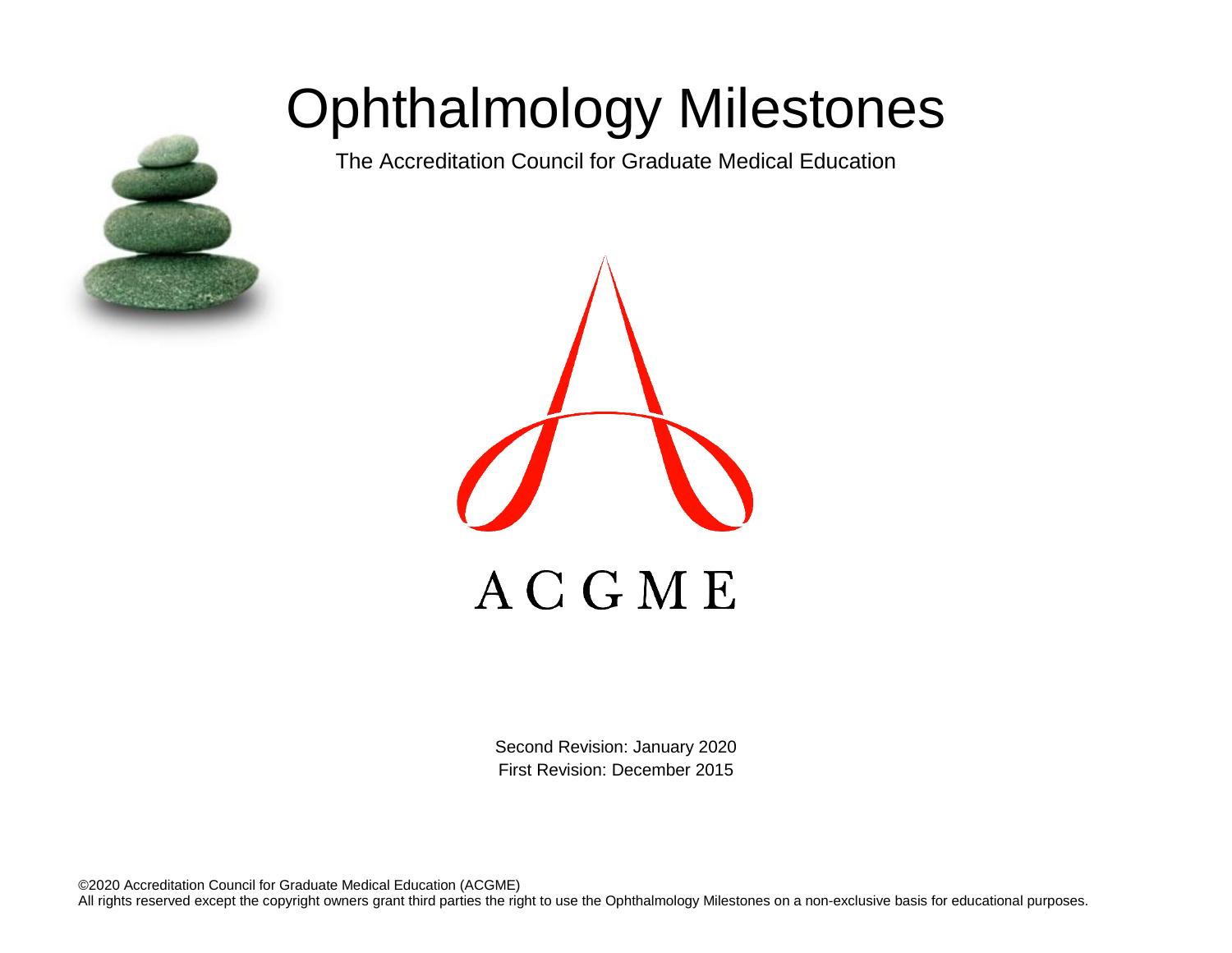Version 2 Ophthalmology, ACGME Report Worksheet

## Ophthalmology Milestones

The Milestones are designed only for use in evaluation of resident's in the context of their participation in ACGME-accredited residency programs. The Milestones provide a framework for the assessment of the development of the resident in key dimensions of the elements of physician competency in a specialty or subspecialty. They neither represent the entirety of the dimensions of the six domains of physician competency, nor are they designed to be relevant in any other context.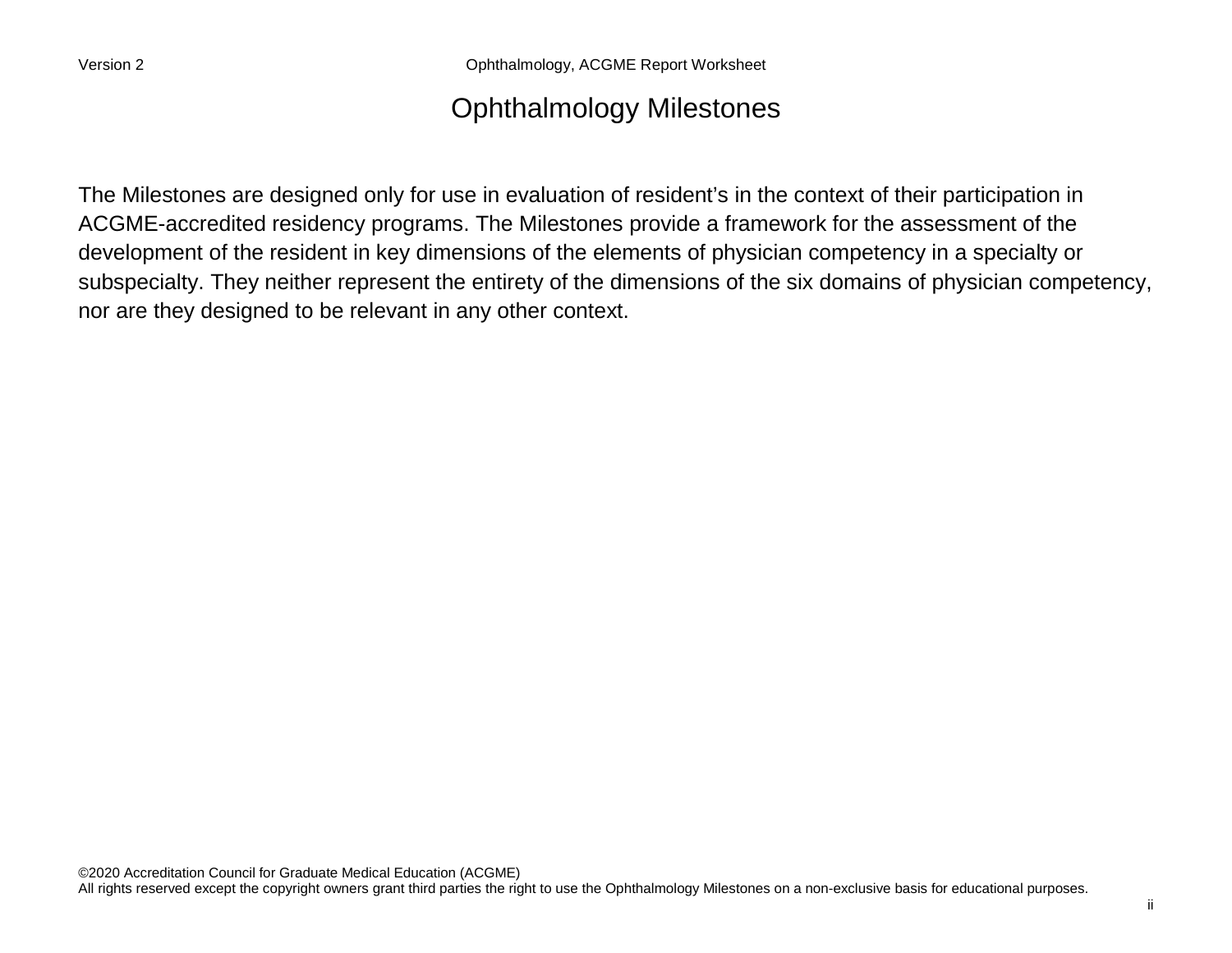### **Ophthalmology Milestones**

#### **Work Group**

Pratap Challa, MD, MS Jillian Chong, MD Susan Culican, MD, PhD Laura Edgar, EdD, CAE Matthew Fitzgerald, DrPH

Douglas Fredrick, MD

Mark Juzych, MD, MHSA Shahzad Mian, MD Nicholas Sala, DO Bhavna Sheth, MD Misha Syed, MD

**The ACGME would like to thank the following organizations for their continued support in the development of the Milestones:**

American Board of Ophthalmology

ACGME Review Committee for Ophthalmology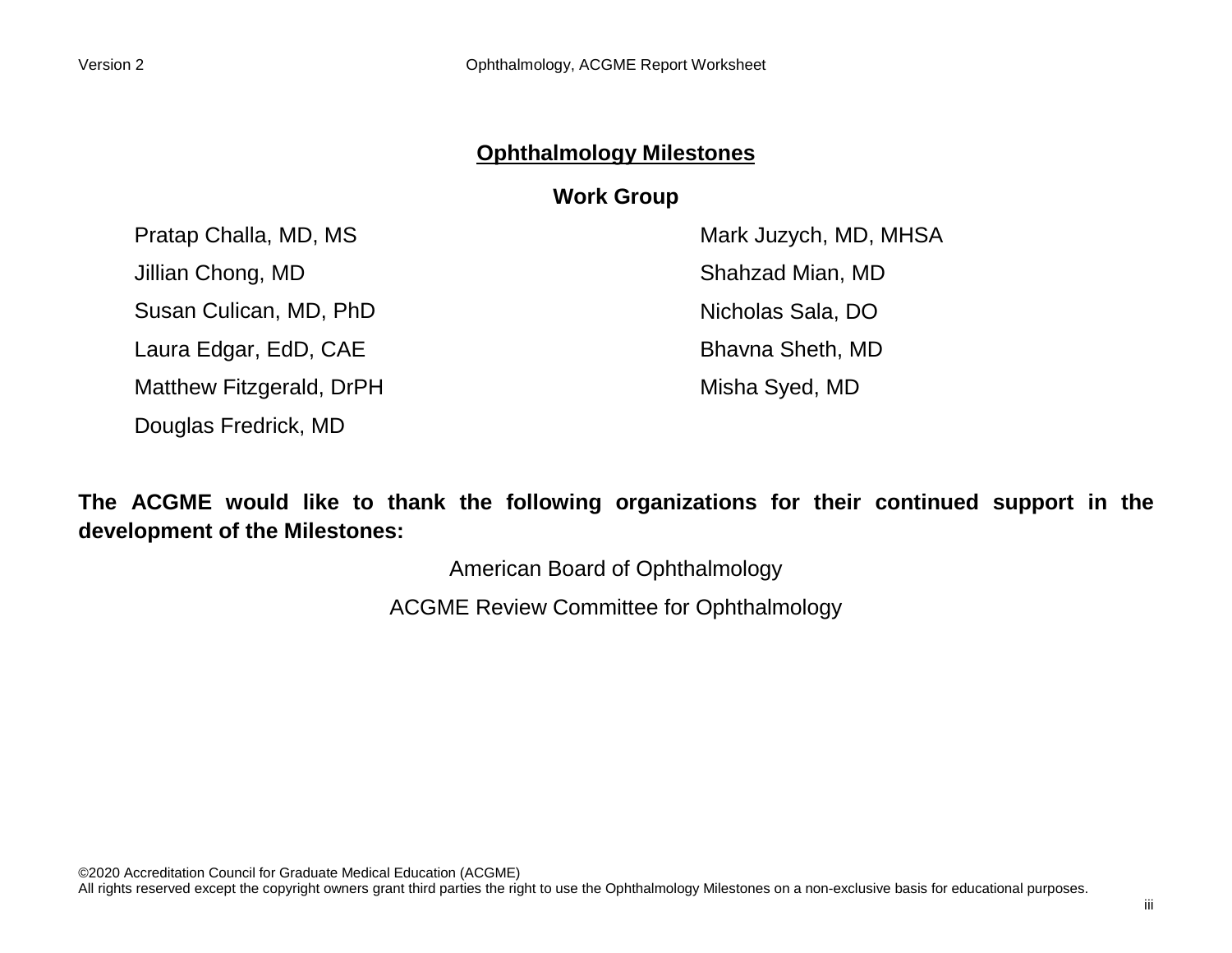#### **Understanding Milestone Levels and Reporting**

This document presents the Milestones, which programs use in a semi-annual review of resident performance, and then report to the ACGME. Milestones are knowledge, skills, attitudes, and other attributes for each of the ACGME Competencies organized in a developmental framework. The narrative descriptions are targets for resident performance throughout their educational program.

Milestones are arranged into levels. Tracking from Level 1 to Level 5 is synonymous with moving from novice to expert resident in the specialty or subspecialty. For each reporting period, the Clinical Competency Committee will review the completed evaluations to select the milestone levels that best describe each learner's current performance, abilities, and attributes for each subcompetency.

These levels *do not* correspond with post-graduate year of education. Depending on previous experience, a junior resident may achieve higher levels early in his/her educational program just as a senior resident may be at a lower level later in his/her educational program. There is no predetermined timing for a resident to attain any particular level. Residents may also regress in achievement of their milestones. This may happen for many reasons, such as over scoring in a previous review, a disjointed experience in a particular procedure, or a significant act by the resident.

Selection of a level implies the resident substantially demonstrates the milestones in that level, as well as those in lower levels (see the diagram on page vi).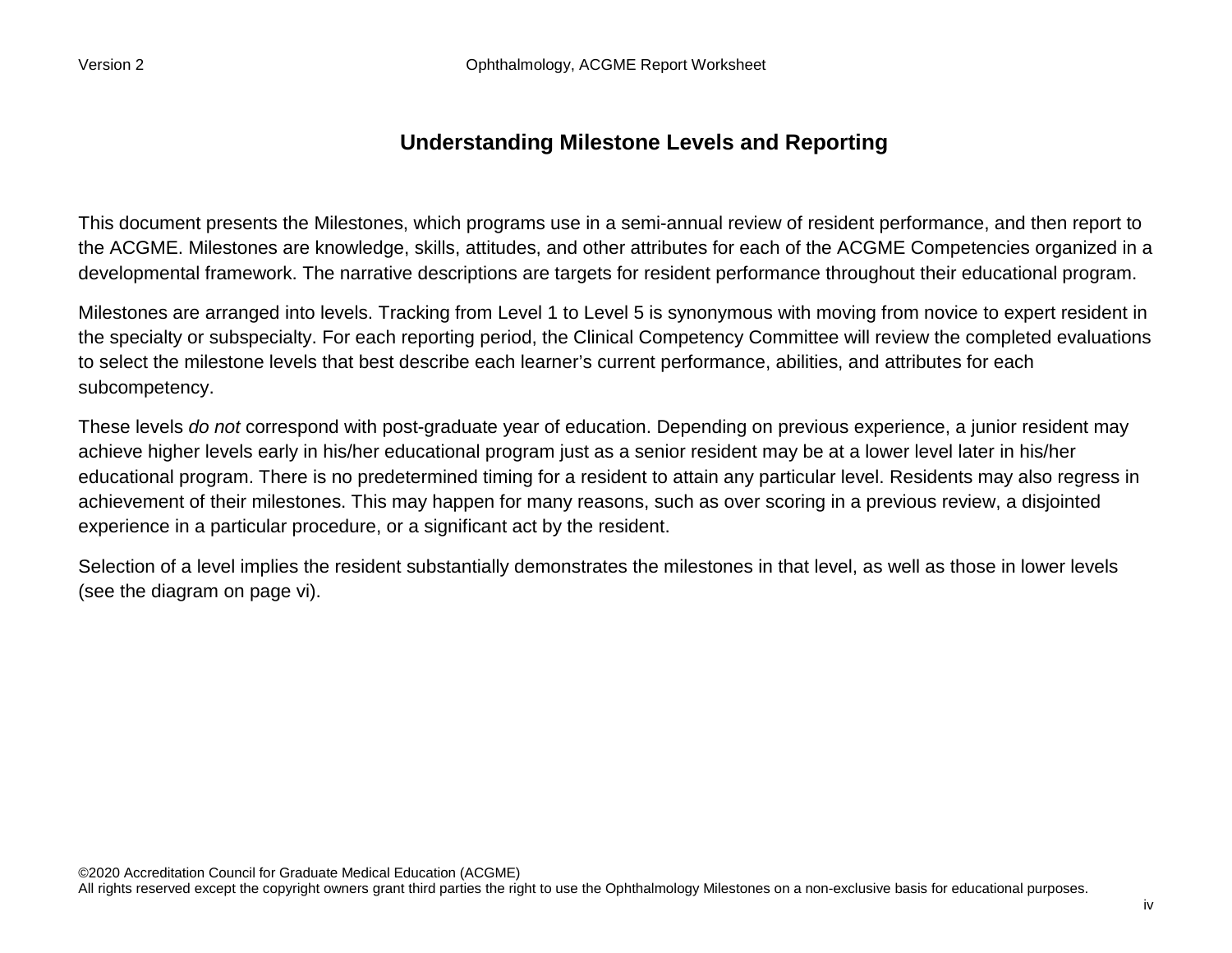#### **Additional Notes**

Level 4 is designed as a graduation *goal* but *does not* represent a graduation *requirement*. Making decisions about readiness for graduation and unsupervised practice is the purview of the program director. Level 5 is designed to represent an expert resident whose achievements in a subcompetency are greater than the expectation. Milestones are primarily designed for formative, developmental purposes to support continuous quality improvement for individual learners, education programs, and the specialty. The ACGME and its partners will continue to evaluate and perform research on the Milestones to assess their impact and value.

Examples are provided for some milestones within this document. Please note: the examples are not the required element or outcome; they are provided as a way to share the intent of the element.

Some milestone descriptions include statements about performing independently. These activities must occur in conformity to ACGME supervision guidelines as described in the Program Requirements, as well as to institutional and program policies. For example, a resident who performs a procedure independently must, at a minimum, be supervised through oversight.

A Supplemental Guide is also available to provide the intent of each subcompetency, examples for each level, assessment methods or tools, and other available resources. The Supplemental Guide, like examples contained within the Milestones, is designed only to assist the program director and Clinical Competency Committee, and is not meant to demonstrate any required element or outcome.

Additional resources are available in the [Milestones](http://www.acgme.org/What-We-Do/Accreditation/Milestones/Overview) section of the ACGME website. Follow the links under "What We Do" at [www.acgme.org.](http://www.acgme.org/)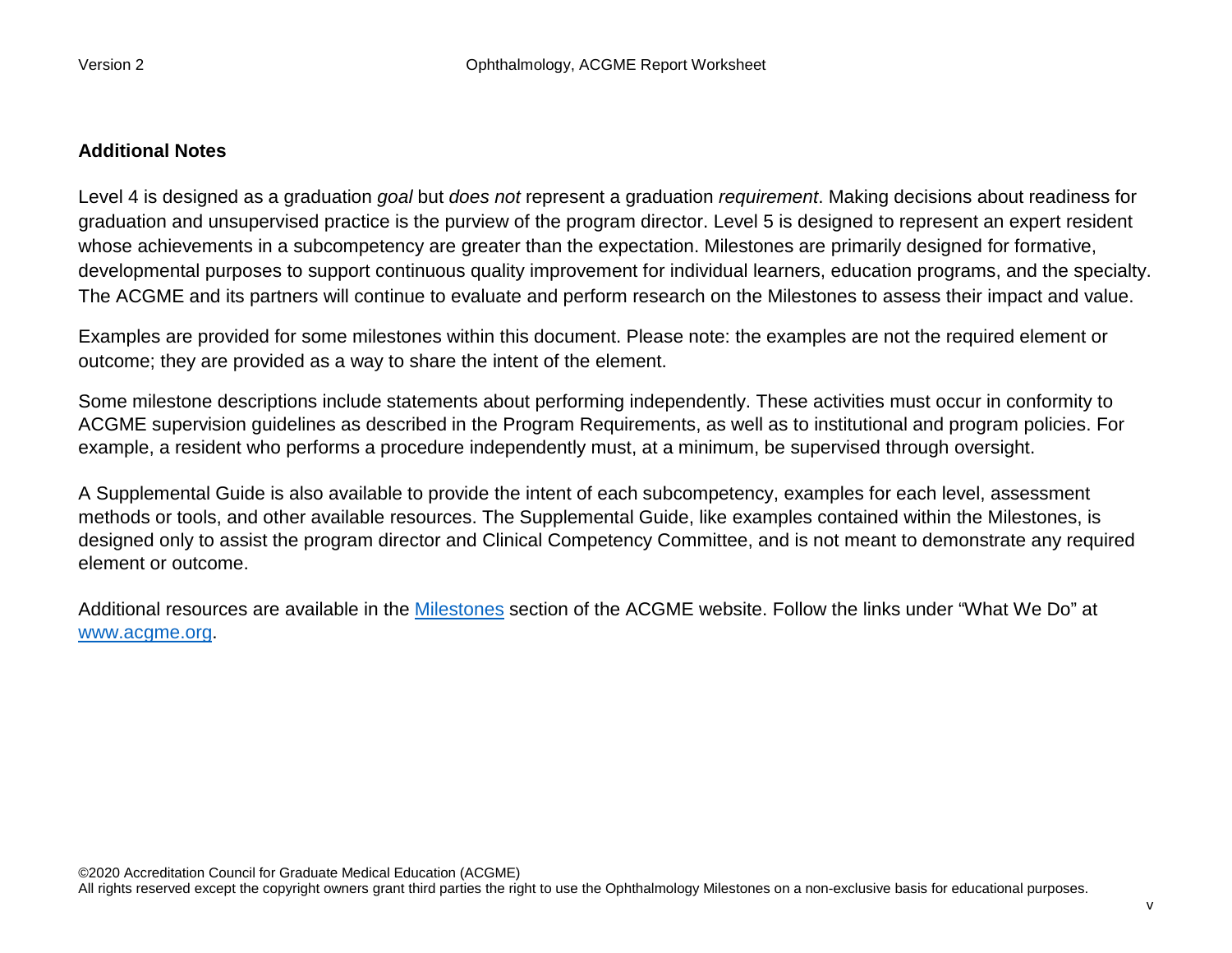The diagram below presents an example set of milestones for one sub-competency in the same format as the ACGME Report Worksheet. For each reporting period, a resident's performance on the milestones for each sub-competency will be indicated by selecting the level of milestones that best describes that resident's performance in relation to those milestones.

| Systems-based Practice 1: Patient Safety and Quality Improvement                                                     |                                                                                                                                     |                                                                                                             |                                                                                                                                                          |                                                                                                                       |  |
|----------------------------------------------------------------------------------------------------------------------|-------------------------------------------------------------------------------------------------------------------------------------|-------------------------------------------------------------------------------------------------------------|----------------------------------------------------------------------------------------------------------------------------------------------------------|-----------------------------------------------------------------------------------------------------------------------|--|
| Level 1                                                                                                              | Level 2                                                                                                                             | Level 3                                                                                                     | Level 4                                                                                                                                                  | Level 5                                                                                                               |  |
| Demonstrates<br>knowledge of common<br>patient safety events                                                         | Identifies system factors<br>that lead to patient safety<br>events                                                                  | Participates in analysis of<br>patient safety events<br>(simulated or actual)                               | Conducts analysis of<br>patient safety events<br>and offers error<br>prevention strategies<br>(simulated or actual)                                      | Actively engages teams<br>and processes to modify<br>systems to prevent<br>patient safety events                      |  |
| Demonstrates<br>knowledge of how to<br>report patient safety<br>events                                               | Reports patient safety<br>events through<br>institutional reporting<br>systems (actual or<br>simulated)                             | Participates in disclosure<br>of patient safety events to<br>patients and families<br>(simulated or actual) | Discloses patient safety<br>events to patients and<br>families (simulated or<br>actual)                                                                  | Role models or mentors<br>others in the disclosure of<br>patient safety events                                        |  |
| Demonstrates<br>knowledge of basic<br>quality improvement<br>methodologies and<br>metrics                            | Describes local quality<br>improvement initiatives<br>(e.g., eye protection for<br>high risk activities,<br>diabetic eye screening) | Participates in local<br>quality improvement<br>initiatives                                                 | Demonstrates the skills<br>required to identify,<br>develop, implement,<br>and analyze a quality<br>improvement project                                  | Creates, implements, and<br>assesses quality<br>improvement initiatives at<br>the institutional or<br>community level |  |
|                                                                                                                      |                                                                                                                                     |                                                                                                             |                                                                                                                                                          |                                                                                                                       |  |
| Comments:<br>Not Yet Completed Level 1                                                                               |                                                                                                                                     |                                                                                                             |                                                                                                                                                          |                                                                                                                       |  |
| Selecting a response box in the<br>middle of a level implies that<br>levels have been substantially<br>demonstrated. | milestones in that level and in lower                                                                                               |                                                                                                             | Selecting a response box on the line in<br>in lower levels have been substantially<br>demonstrated as well as some<br>milestones in the higher level(s). | between levels indicates that milestones                                                                              |  |

©2020 Accreditation Council for Graduate Medical Education (ACGME)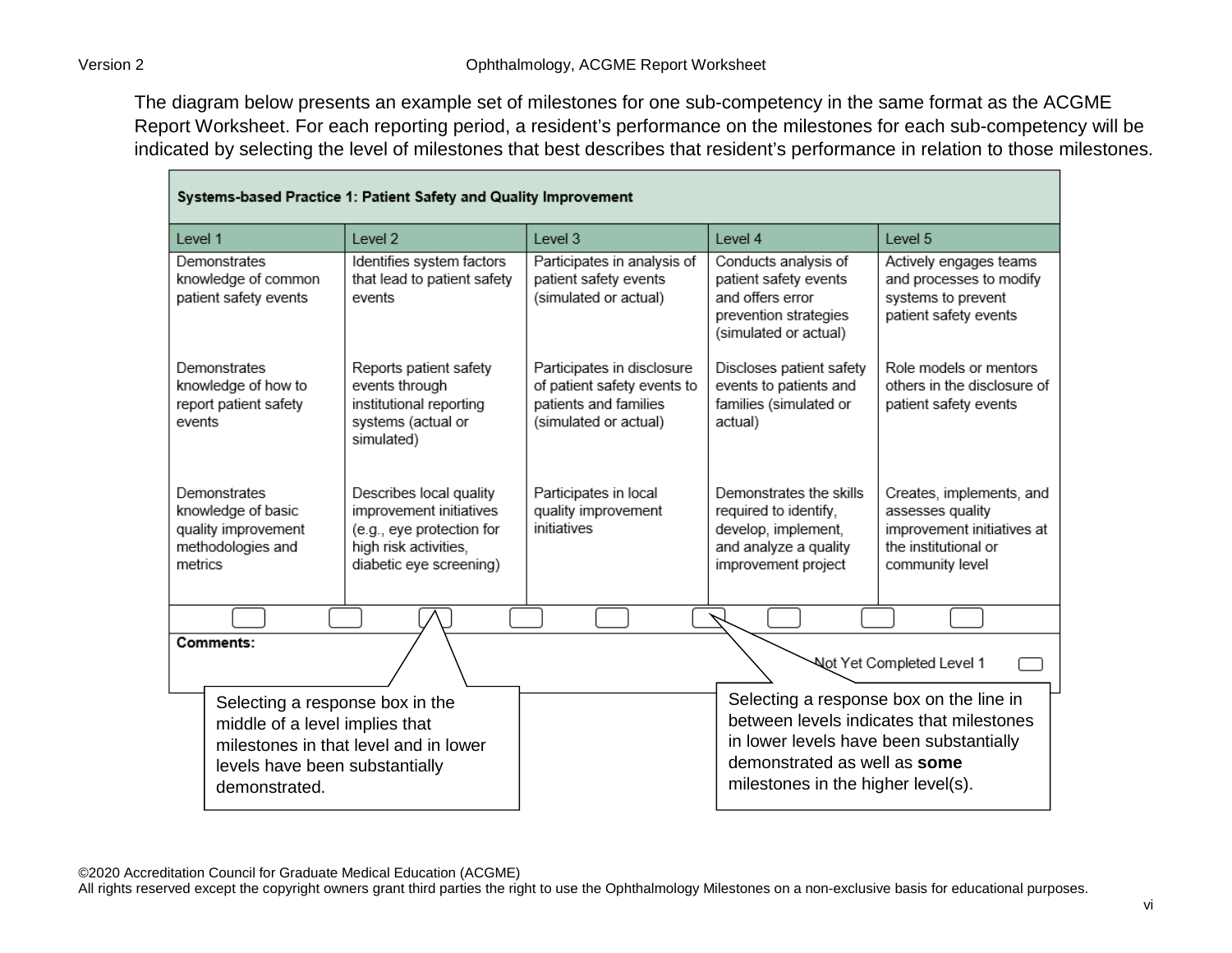| Patient Care 1: Data Acquisition - Basic Ophthalmology Exam and Testing                                                          |                                                                                                                                                                                                                         |                                                                                                                                                                                                                            |                                                                                                                                                                             |                                                                       |
|----------------------------------------------------------------------------------------------------------------------------------|-------------------------------------------------------------------------------------------------------------------------------------------------------------------------------------------------------------------------|----------------------------------------------------------------------------------------------------------------------------------------------------------------------------------------------------------------------------|-----------------------------------------------------------------------------------------------------------------------------------------------------------------------------|-----------------------------------------------------------------------|
| Level 1                                                                                                                          | Level <sub>2</sub>                                                                                                                                                                                                      | Level <sub>3</sub>                                                                                                                                                                                                         | Level 4                                                                                                                                                                     | Level 5                                                               |
| Acquires relevant<br>problem-focused history,<br>including outside medical<br>records                                            | Performs problem-<br>focused exam with<br>appropriate techniques<br>(e.g., gonioscopy and<br>scleral depression),<br>consistently identifies<br>common abnormalities on<br>examination; may identify<br>subtle findings | Identifies subtle or<br>uncommon examination<br>findings of common<br>disorders and<br>typical or common<br>findings of rarer<br>disorders                                                                                 | Orders and interprets<br>advanced diagnostic<br>tests and imaging<br>procedures according to<br>evidence-based<br>medicine (i.e., when<br>and when not to order<br>testing) | Demonstrates expertise in<br>advanced diagnostic tests<br>and imaging |
| Performs and documents<br>a comprehensive<br>ophthalmic examination;<br>distinguishes between<br>normal and abnormal<br>findings | Orders, performs, and<br>interprets basic testing<br>(e.g., visual field testing,<br><b>Optical Coherence</b><br>Tomography, B-scan)                                                                                    | Interprets unusual<br>findings on routine<br>testing, identifies artifacts;<br>recognizes indications for<br>advanced diagnostic tests<br>and imaging procedures<br>(e.g., specular<br>microscopy,<br>electroretinography) |                                                                                                                                                                             |                                                                       |
|                                                                                                                                  |                                                                                                                                                                                                                         |                                                                                                                                                                                                                            |                                                                                                                                                                             |                                                                       |
| <b>Comments:</b><br>Not Yet Completed Level 1<br>Not Yet Assessable                                                              |                                                                                                                                                                                                                         |                                                                                                                                                                                                                            |                                                                                                                                                                             |                                                                       |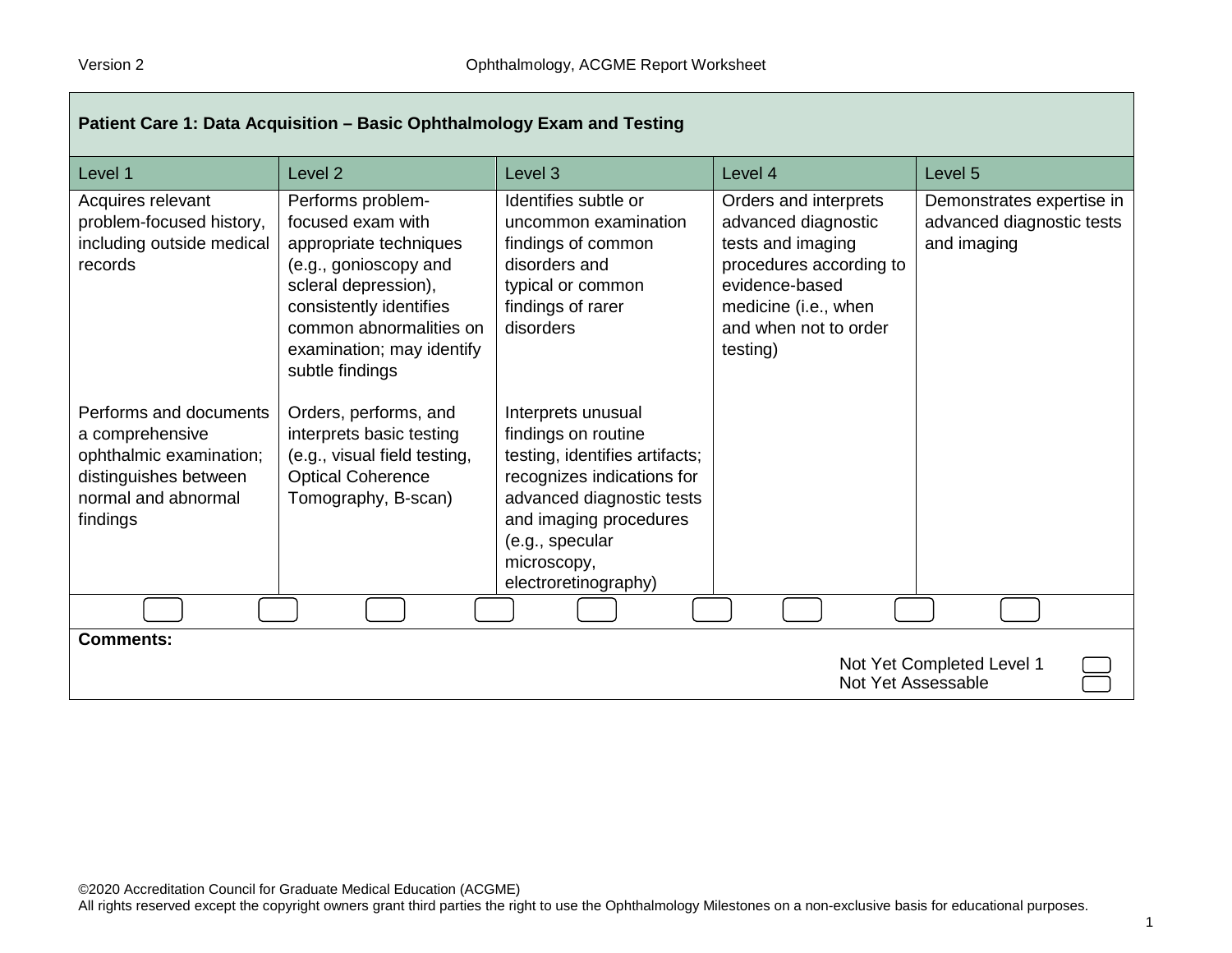| <b>Patient Care 2: Hospital-Based Consultation</b>                                                                                                      |                                                                                                                    |                                                                                                                                                                                                                             |                                                                                                                                                                                                                 |                                                                                                                   |
|---------------------------------------------------------------------------------------------------------------------------------------------------------|--------------------------------------------------------------------------------------------------------------------|-----------------------------------------------------------------------------------------------------------------------------------------------------------------------------------------------------------------------------|-----------------------------------------------------------------------------------------------------------------------------------------------------------------------------------------------------------------|-------------------------------------------------------------------------------------------------------------------|
| Level 1                                                                                                                                                 | Level <sub>2</sub>                                                                                                 | Level 3                                                                                                                                                                                                                     | Level 4                                                                                                                                                                                                         | Level 5                                                                                                           |
| Acquires relevant<br>problem-focused history,<br>including outside medical<br>records<br>Performs inpatient<br>consultation, with direct<br>supervision | Triages consult requests<br>Performs a complete<br>examination                                                     | Manages consultations<br>(including coordination of<br>care) requiring surgical<br>intervention, including<br>procedural options and<br>timing; requests<br>ophthalmic subspecialty<br>advice, with indirect<br>supervision | Manages consultations<br>(including coordination<br>of care) requiring<br>surgical intervention,<br>including procedural<br>options and timing;<br>requests ophthalmic<br>subspecialty input, with<br>oversight | Oversees the consultation<br>process and manages<br>interdisciplinary systems<br>issues affecting patient<br>care |
|                                                                                                                                                         | Recognizes ophthalmic<br>emergencies and initiates<br>non-surgical treatment<br>plan, with indirect<br>supervision | Manages ophthalmic<br>emergencies with non-<br>surgical and surgical<br>treatment, with indirect<br>supervision                                                                                                             | Manages ophthalmic<br>emergencies with non-<br>surgical and surgical<br>treatment, with<br>oversight                                                                                                            |                                                                                                                   |
|                                                                                                                                                         |                                                                                                                    |                                                                                                                                                                                                                             |                                                                                                                                                                                                                 |                                                                                                                   |
| <b>Comments:</b><br>Not Yet Completed Level 1<br>Not Yet Assessable                                                                                     |                                                                                                                    |                                                                                                                                                                                                                             |                                                                                                                                                                                                                 |                                                                                                                   |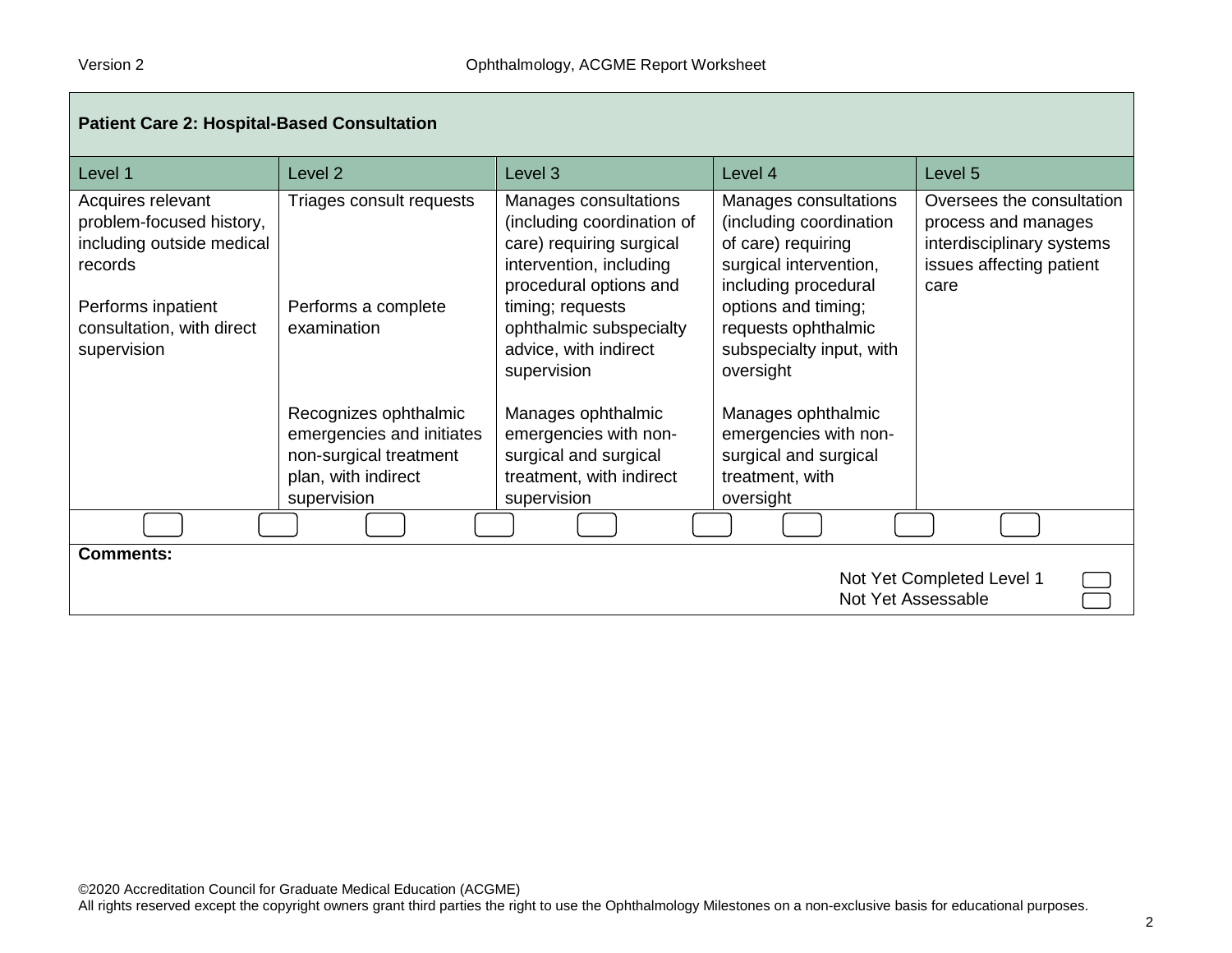| <b>Patient Care 3: Office-Based Procedures</b>                                                                                                                                                    |                                                                                                                                                                                        |                                                                                                                                                                        |                                                                                                                                                    |                                                                         |
|---------------------------------------------------------------------------------------------------------------------------------------------------------------------------------------------------|----------------------------------------------------------------------------------------------------------------------------------------------------------------------------------------|------------------------------------------------------------------------------------------------------------------------------------------------------------------------|----------------------------------------------------------------------------------------------------------------------------------------------------|-------------------------------------------------------------------------|
| Level 1                                                                                                                                                                                           | Level 2                                                                                                                                                                                | Level <sub>3</sub>                                                                                                                                                     | Level 4                                                                                                                                            | Level 5                                                                 |
| Describes essential<br>components of care<br>related to office-based<br>procedures (e.g.,<br>informed consent.<br>indications and<br>contraindications,<br>anesthesia, sterile<br>procedure prep) | Administers anesthesia<br>and performs<br>procedure, with direct<br>supervision<br>Recognizes and<br>manages intra- and<br>post-operative<br>complications, with<br>direct supervision | Administers anesthesia<br>and performs<br>procedure, with indirect<br>supervision<br>Manages intra- and post-<br>operative complications,<br>with indirect supervision | Administers<br>anesthesia and<br>performs procedure,<br>with oversight<br>Manages intra- and<br>post-operative<br>complications, with<br>oversight | Incorporates recent<br>advancements in<br>technologies or<br>techniques |
|                                                                                                                                                                                                   |                                                                                                                                                                                        |                                                                                                                                                                        |                                                                                                                                                    |                                                                         |
| <b>Comments:</b><br>Not Yet Completed Level 1<br>Not Yet Assessable                                                                                                                               |                                                                                                                                                                                        |                                                                                                                                                                        |                                                                                                                                                    |                                                                         |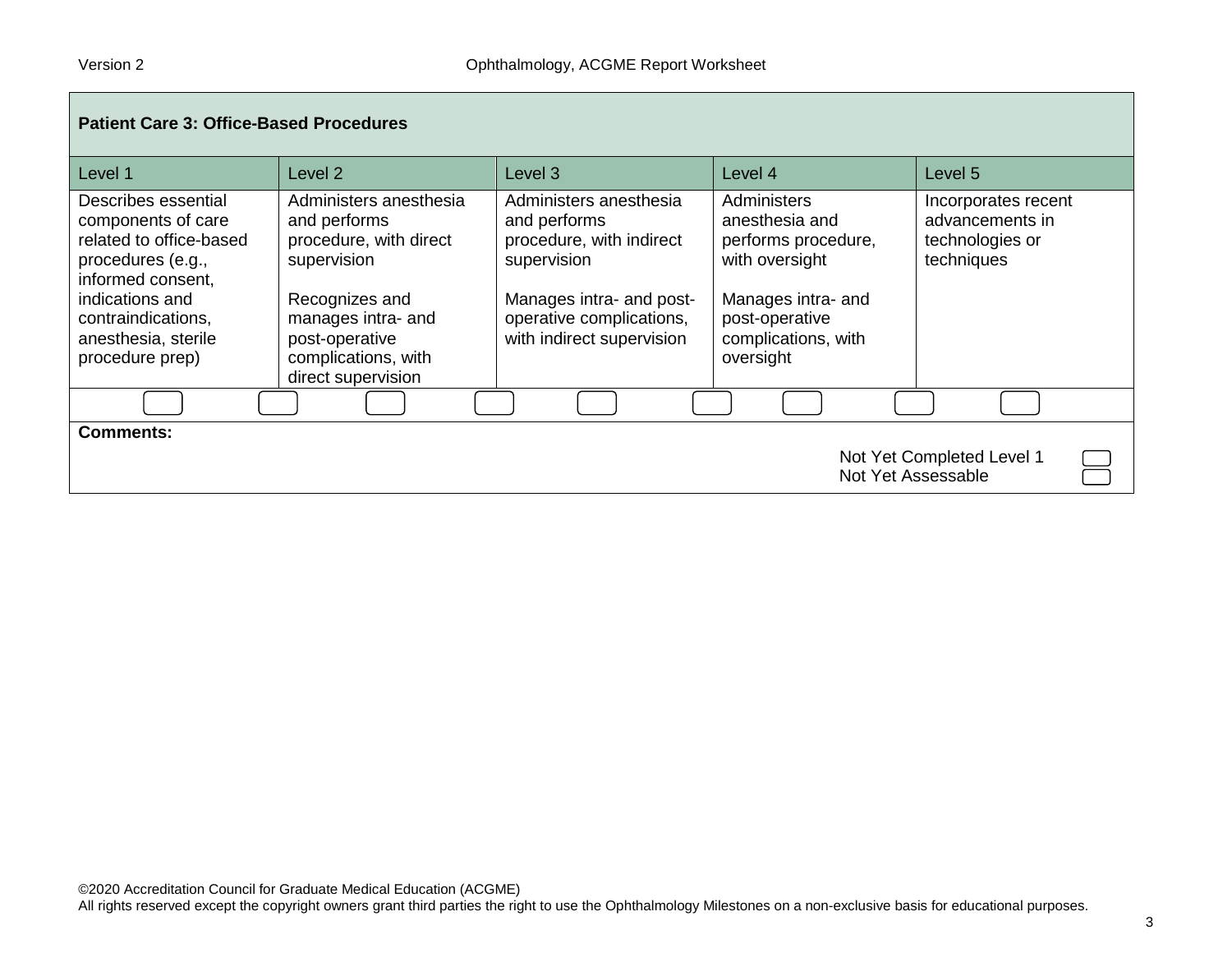| Patient Care 4: Cataract Surgery - Technical Skill                                                            |                                                                                                                             |                                                                                                                  |                                                                                                                                             |                                                                                                                                               |
|---------------------------------------------------------------------------------------------------------------|-----------------------------------------------------------------------------------------------------------------------------|------------------------------------------------------------------------------------------------------------------|---------------------------------------------------------------------------------------------------------------------------------------------|-----------------------------------------------------------------------------------------------------------------------------------------------|
| Level 1                                                                                                       | Level <sub>2</sub>                                                                                                          | Level 3                                                                                                          | Level 4                                                                                                                                     | Level 5                                                                                                                                       |
| Identifies visually<br>significant cataract                                                                   | Assesses patients for<br>routine cataract surgery                                                                           | Assesses patients for<br>complex cataract surgery                                                                | Assesses patients who<br>are candidates for<br>refractive intraocular<br>lenses to correct<br>astigmatism and/or<br>provide near correction | Assesses patients for<br>intraocular lenses<br>complications requiring a<br>more complex<br>intervention                                      |
| Demonstrates ability to<br>scrub, prep and drape<br>patient for surgery;<br>performs basic suturing<br>skills | Performs elements of<br>cataract surgery in the<br>hands-on surgical skills<br>laboratory and in the<br>operating room (OR) | Performs routine cataract<br>surgery in the OR                                                                   | Performs cataract<br>surgery requiring<br>complex technical<br>maneuvers (e.g., pupil<br>expander, capsular<br>tension ring)                | Performs lens surgery for<br>patients with<br>complications requiring a<br>more complex<br>intervention (e.g., sutured<br>intraocular lenses) |
|                                                                                                               | Manages common post-<br>operative complications<br>(e.g., post-op pain, high<br>intraocular pressure)                       | Manages common intra-<br>and post-operative<br>complications (e.g.,<br>posterior capsule rupture,<br>wound leak) | Manages complex intra-<br>and post-operative<br>complications (e.g.,<br>endophthalmitis)                                                    | Manages rare and<br>complex intra- and post-<br>operative complications<br>(e.g., aqueous<br>misdirection,<br>suprachoroidal<br>hemorrhage)   |
|                                                                                                               |                                                                                                                             |                                                                                                                  |                                                                                                                                             |                                                                                                                                               |
| <b>Comments:</b><br>Not Yet Completed Level 1<br>Not Yet Assessable                                           |                                                                                                                             |                                                                                                                  |                                                                                                                                             |                                                                                                                                               |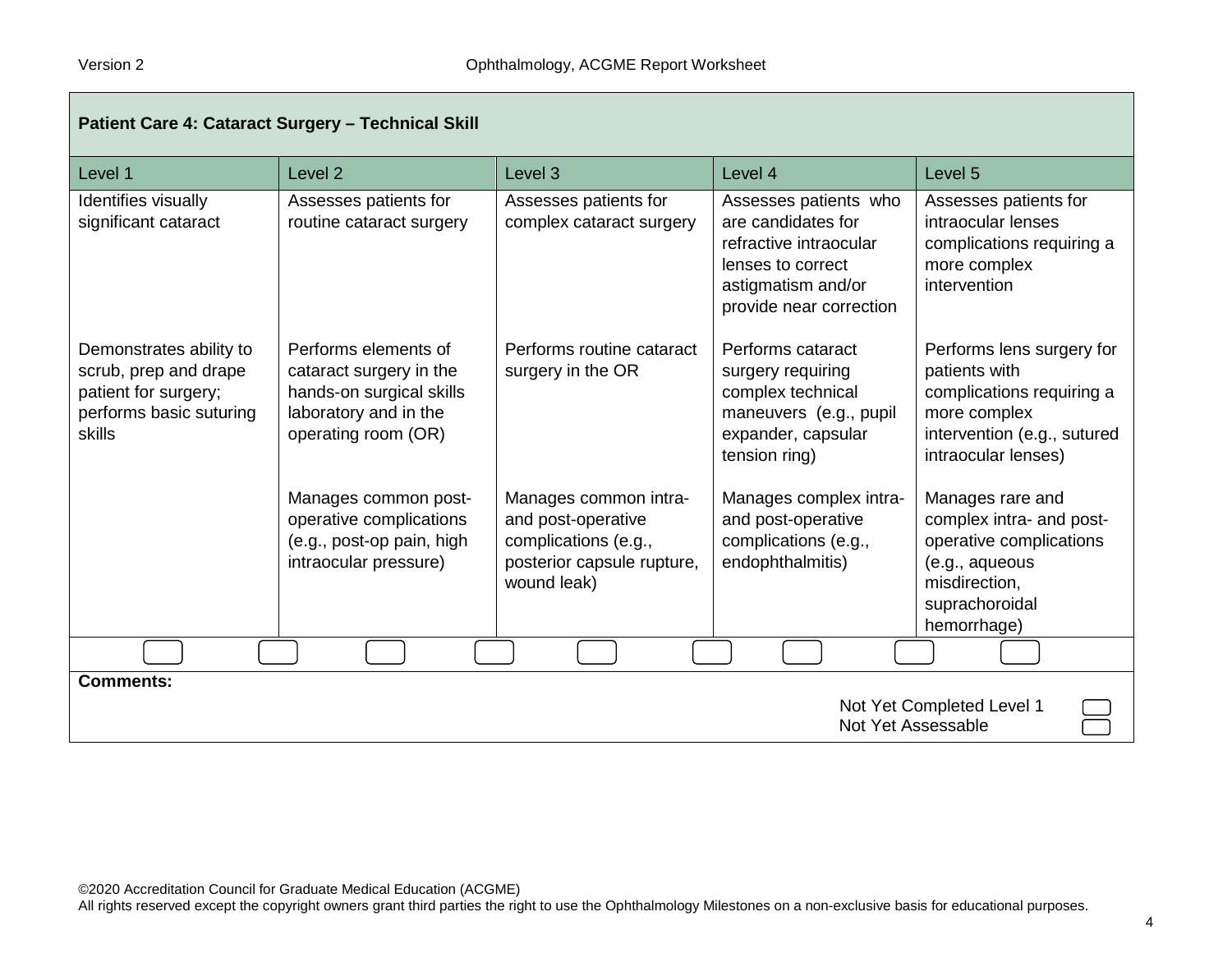| Patient Care 5: Extraocular Surgery (Plastics, Strabismus)                                                    |                                                                                                                 |                                                                                                                       |                                                                                                               |                                                                                                                                                                                         |
|---------------------------------------------------------------------------------------------------------------|-----------------------------------------------------------------------------------------------------------------|-----------------------------------------------------------------------------------------------------------------------|---------------------------------------------------------------------------------------------------------------|-----------------------------------------------------------------------------------------------------------------------------------------------------------------------------------------|
| Level 1                                                                                                       | Level <sub>2</sub>                                                                                              | Level <sub>3</sub>                                                                                                    | Level 4                                                                                                       | Level 5                                                                                                                                                                                 |
|                                                                                                               | Identifies patients for<br>routine extraocular<br>surgery                                                       | Develops a pre-operative<br>plan for routine<br>extraocular surgery                                                   | Develops a pre-<br>operative plan for<br>complex extraocular<br>surgery                                       | Assess patients and<br>develops a pre-operative<br>plan for complex/<br>multidisciplinary<br>extraocular surgery (e.g.,<br>nerve sheath<br>decompression, vessel<br>sparing strabismus) |
| Demonstrates ability to<br>scrub, prep and drape<br>patient for surgery;<br>performs basic suturing<br>skills | Performs simple<br>extraocular surgery (e.g.,<br>simple lid laceration<br>repair, nasolacrimal duct<br>probing) | Performs routine<br>extraocular surgery (e.g.,<br>complex lid laceration<br>repair, horizontal<br>strabismus, ptosis) | Performs complex<br>extraocular surgery<br>(e.g., vertical<br>strabismus), with<br>assistance                 | Performs complex<br>extraocular surgery                                                                                                                                                 |
| Identifies common post-<br>operative complications<br>(e.g., post-op pain,<br>bleeding)                       | Manages common post-<br>operative complications                                                                 | Manages intra- and post-<br>operative complications<br>(e.g., bleeding,<br>perforation)                               | Manages complex intra-<br>and post-operative<br>complications (e.g.,<br>infection, retrobulbar<br>hemorrhage) |                                                                                                                                                                                         |
|                                                                                                               |                                                                                                                 |                                                                                                                       |                                                                                                               |                                                                                                                                                                                         |
| <b>Comments:</b><br>Not Yet Completed Level 1<br>Not Yet Assessable                                           |                                                                                                                 |                                                                                                                       |                                                                                                               |                                                                                                                                                                                         |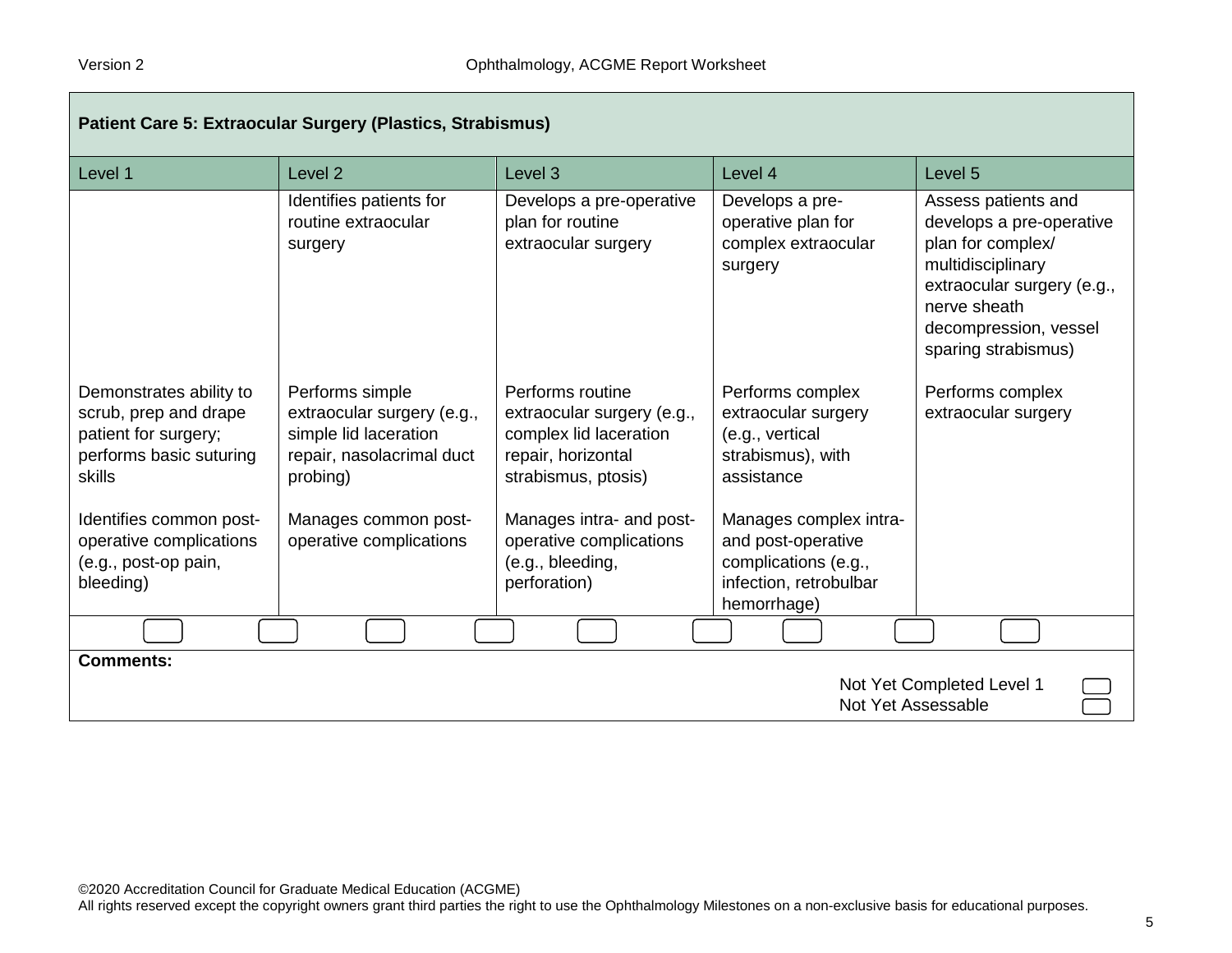| Patient Care 6: Intraocular Surgery (Cornea, Retina, Glaucoma)                                                |                                                                                                       |                                                                                                  |                                                                                                     |                                                                                                                                        |
|---------------------------------------------------------------------------------------------------------------|-------------------------------------------------------------------------------------------------------|--------------------------------------------------------------------------------------------------|-----------------------------------------------------------------------------------------------------|----------------------------------------------------------------------------------------------------------------------------------------|
| Level 1                                                                                                       | Level <sub>2</sub>                                                                                    | Level <sub>3</sub>                                                                               | Level 4                                                                                             | Level 5                                                                                                                                |
|                                                                                                               | Assesses patients for<br>routine intraocular surgery                                                  | Assesses patients for<br>complex intraocular<br>surgery                                          | Assesses patients for<br>multispecialty<br>intraocular surgeries                                    | Assess patients requiring<br>surgery from multiple<br>disciplines (e.g., plastic<br>surgery, facial trauma)                            |
| Demonstrates ability to<br>scrub, prep and drape<br>patient for surgery;<br>performs basic suturing<br>skills | Performs routine<br>intraocular surgery in the<br>hands-on surgical skills<br>laboratory              | Assists in subspecialty<br>intraocular surgery                                                   | Performs routine<br>intraocular surgery                                                             | Performs complex<br>intraocular surgery                                                                                                |
|                                                                                                               | Manages common post-<br>operative complications<br>(e.g., post-op pain, high<br>intraocular pressure) | Manages common intra-<br>operative complications<br>(e.g., flat chamber, wound<br>leak, hyphema) | Manages complex intra-<br>and post-operative<br>complications (e.g., re-<br>bubble graft, blebitis) | Manages rare and<br>complex intra- and post-<br>operative complications<br>(e.g., tube erosion,<br>proliferative<br>vitreoretinopathy) |
|                                                                                                               |                                                                                                       |                                                                                                  |                                                                                                     |                                                                                                                                        |
| <b>Comments:</b><br>Not Yet Completed Level 1<br>Not Yet Assessable                                           |                                                                                                       |                                                                                                  |                                                                                                     |                                                                                                                                        |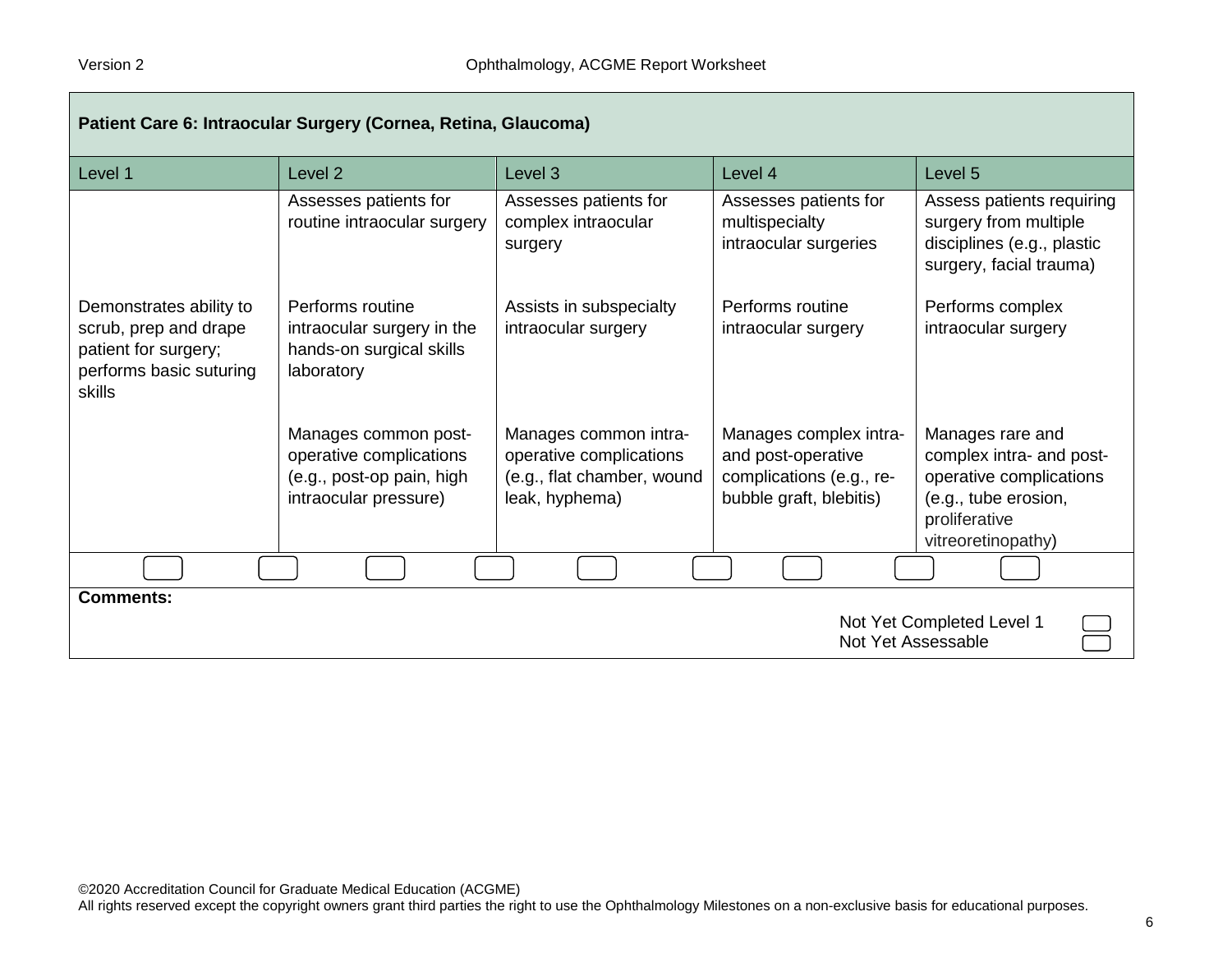| <b>Medical Knowledge 1: Pathophysiology</b>                                                                                                       |                                                                                                                                                                   |                                                                                                                                                                                                                                                      |                                                                                                                                   |                                                                                                                                                             |
|---------------------------------------------------------------------------------------------------------------------------------------------------|-------------------------------------------------------------------------------------------------------------------------------------------------------------------|------------------------------------------------------------------------------------------------------------------------------------------------------------------------------------------------------------------------------------------------------|-----------------------------------------------------------------------------------------------------------------------------------|-------------------------------------------------------------------------------------------------------------------------------------------------------------|
| Level 1                                                                                                                                           | Level 2                                                                                                                                                           | Level 3                                                                                                                                                                                                                                              | Level 4                                                                                                                           | Level 5                                                                                                                                                     |
| Articulates knowledge of<br>pathophysiology and<br>clinical findings for<br>ophthalmic conditions<br>routinely managed by<br>non-ophthalmologists | Demonstrates basic<br>knowledge of<br>pathophysiology and<br>clinical findings for<br>common ophthalmic<br>conditions routinely<br>managed by<br>ophthalmologists | Demonstrates advanced<br>knowledge of<br>pathophysiology and<br>clinical findings for<br>commonly encountered<br>ophthalmic conditions;<br>demonstrates basic<br>knowledge of<br>pathophysiology and<br>clinical findings for<br>uncommon conditions | <b>Demonstrates</b><br>advanced knowledge of<br>pathophysiology and<br>clinical findings for<br>uncommon ophthalmic<br>conditions | Contributes new<br>knowledge for<br>pathophysiology and<br>clinical findings for<br>ophthalmic conditions<br>(e.g., publication,<br>curriculum development) |
|                                                                                                                                                   |                                                                                                                                                                   |                                                                                                                                                                                                                                                      |                                                                                                                                   |                                                                                                                                                             |
| <b>Comments:</b><br>Not Yet Completed Level 1<br>Not Yet Assessable                                                                               |                                                                                                                                                                   |                                                                                                                                                                                                                                                      |                                                                                                                                   |                                                                                                                                                             |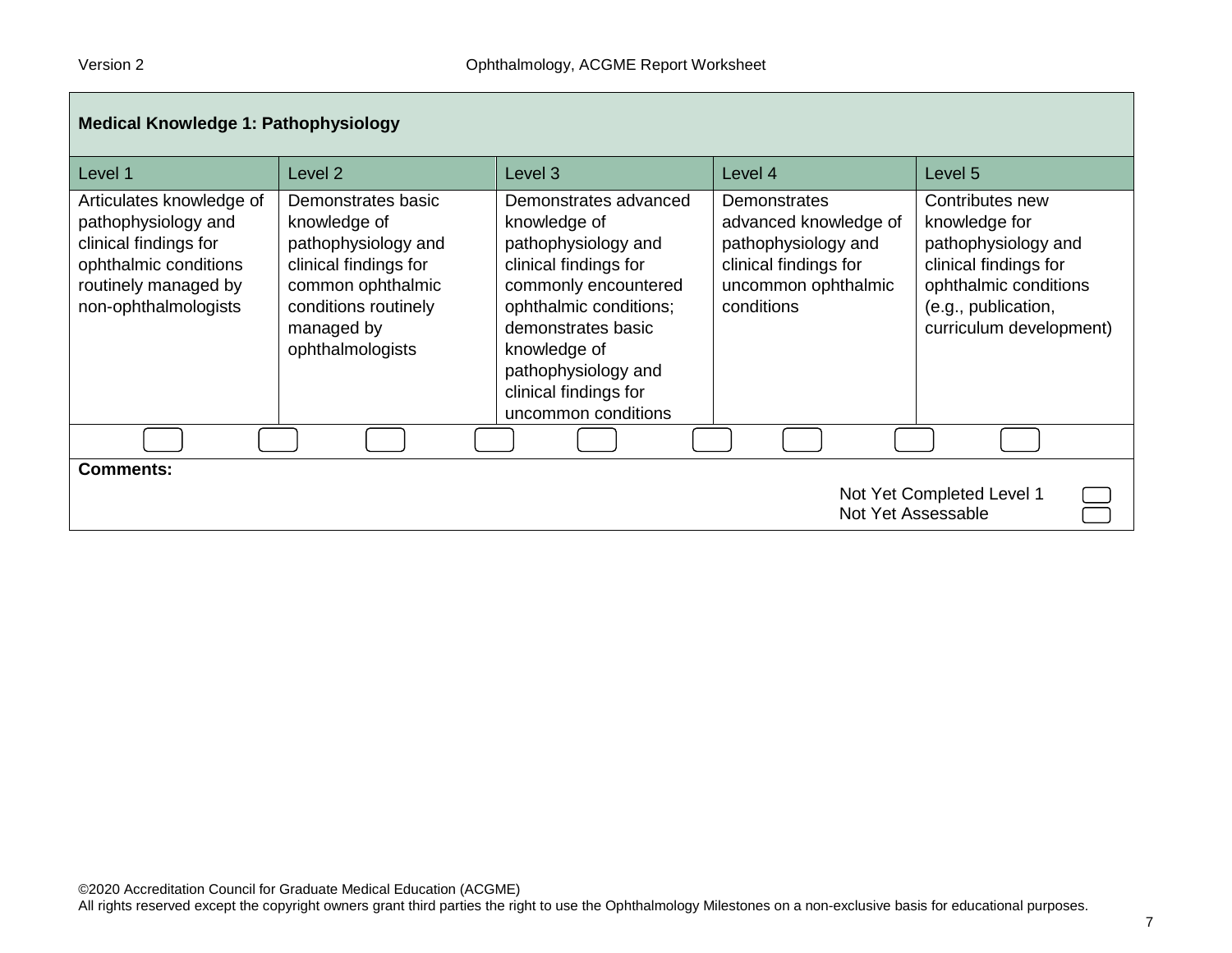| <b>Medical Knowledge 2: Differential Diagnosis</b>                                      |                                                                                                                                                                                              |                                                                                                                                                                     |                                                                                                                                                                                                           |                                                                                                                                                                                                                   |  |
|-----------------------------------------------------------------------------------------|----------------------------------------------------------------------------------------------------------------------------------------------------------------------------------------------|---------------------------------------------------------------------------------------------------------------------------------------------------------------------|-----------------------------------------------------------------------------------------------------------------------------------------------------------------------------------------------------------|-------------------------------------------------------------------------------------------------------------------------------------------------------------------------------------------------------------------|--|
| Level 1                                                                                 | Level <sub>2</sub>                                                                                                                                                                           | Level 3                                                                                                                                                             | Level 4                                                                                                                                                                                                   | Level 5                                                                                                                                                                                                           |  |
| Identifies resources to<br>generate a focused<br>differential                           | Generates<br>comprehensive<br>differential diagnosis<br>based on patient<br>symptoms and history;<br>documents and presents<br>differential in oral<br>presentation clearly and<br>concisely | Generates refined<br>differential based on<br>patient symptoms, history<br>and examination findings,<br>distinguishing between<br>common and uncommon<br>conditions | Generates probabilistic<br>differential diagnosis in<br>patients with multiple<br>ocular and medical<br>comorbidities; modifies<br>likely differential with<br>new information from<br>additional testing | Recognizes, self-reflects,<br>and shares experiences<br>to educate others on<br>factors that contributed to<br>missed diagnosis or faulty<br>clinical reasoning (e.g.,<br>publication, curriculum<br>development) |  |
| Generates a basic<br>differential diagnosis<br>based on patient<br>symptoms and history | Describes diagnostic tests<br>to aid in the differential<br>diagnosis                                                                                                                        | Selects additional<br>diagnostic testing to<br>distinguish between<br>conditions on the<br>differential                                                             | Articulates the rationale<br>for ordering diagnostic<br>testing in hierarchical<br>fashion based upon<br>probabilistic differential                                                                       |                                                                                                                                                                                                                   |  |
|                                                                                         |                                                                                                                                                                                              |                                                                                                                                                                     |                                                                                                                                                                                                           |                                                                                                                                                                                                                   |  |
| <b>Comments:</b><br>Not Yet Completed Level 1<br>Not Yet Assessable                     |                                                                                                                                                                                              |                                                                                                                                                                     |                                                                                                                                                                                                           |                                                                                                                                                                                                                   |  |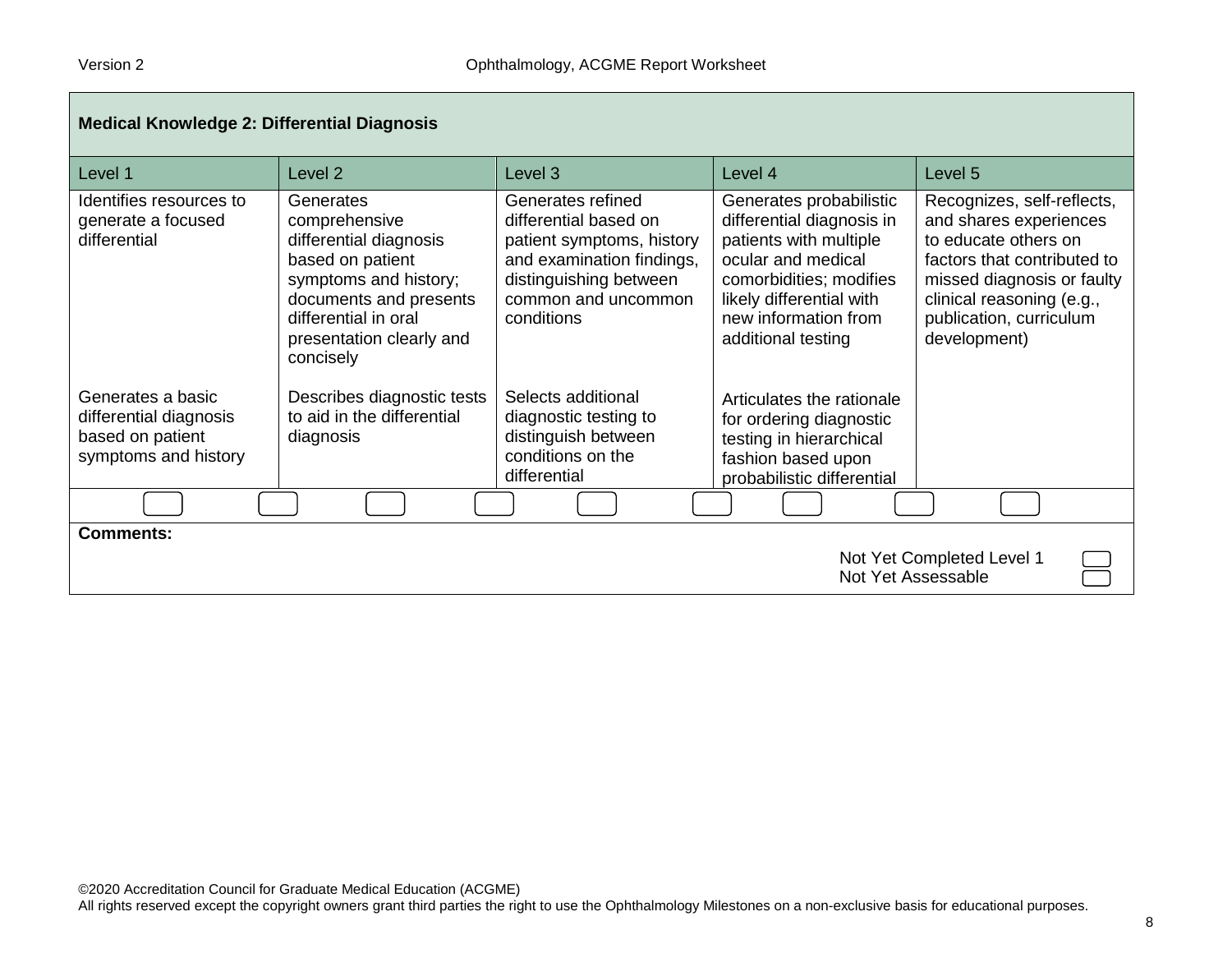| <b>Medical Knowledge 3: Therapeutic Interventions</b>                                  |                                                                                                                                                            |                                                                                                                     |                                                                                                                 |                                                                                                |
|----------------------------------------------------------------------------------------|------------------------------------------------------------------------------------------------------------------------------------------------------------|---------------------------------------------------------------------------------------------------------------------|-----------------------------------------------------------------------------------------------------------------|------------------------------------------------------------------------------------------------|
| Level 1                                                                                | Level <sub>2</sub>                                                                                                                                         | Level 3                                                                                                             | Level 4                                                                                                         | Level 5                                                                                        |
| Describes basic<br>concepts of ophthalmic<br>pathophysiology and<br>pharmacology       | <b>Explains relevant</b><br>pathophysiology and lists<br>indications and<br>contraindications for<br>planned medical therapy                               | Identifies and describes<br>side effects of medical<br>therapies and ways to<br>minimize potential<br>complications | Describes and<br>articulates the rationale<br>for using emerging<br>alternative medical<br>therapies            | Participates in the<br>development and<br>dissemination of novel<br>therapies or interventions |
| Describes basic<br>ophthalmic anatomy and<br>categories of procedural<br>interventions | Explains indications,<br>contraindications, and<br>relevant steps required for<br>procedural intervention<br>(e.g., anesthesia,<br>technique, instruments) | Identifies and describes<br>causes of complications<br>and alternatives for<br>routine procedural<br>interventions  | Describes and<br>articulates the rationale<br>for using novel<br>alternative procedural<br><i>interventions</i> |                                                                                                |
|                                                                                        |                                                                                                                                                            |                                                                                                                     |                                                                                                                 |                                                                                                |
| <b>Comments:</b><br>Not Yet Completed Level 1<br>Not Yet Assessable                    |                                                                                                                                                            |                                                                                                                     |                                                                                                                 |                                                                                                |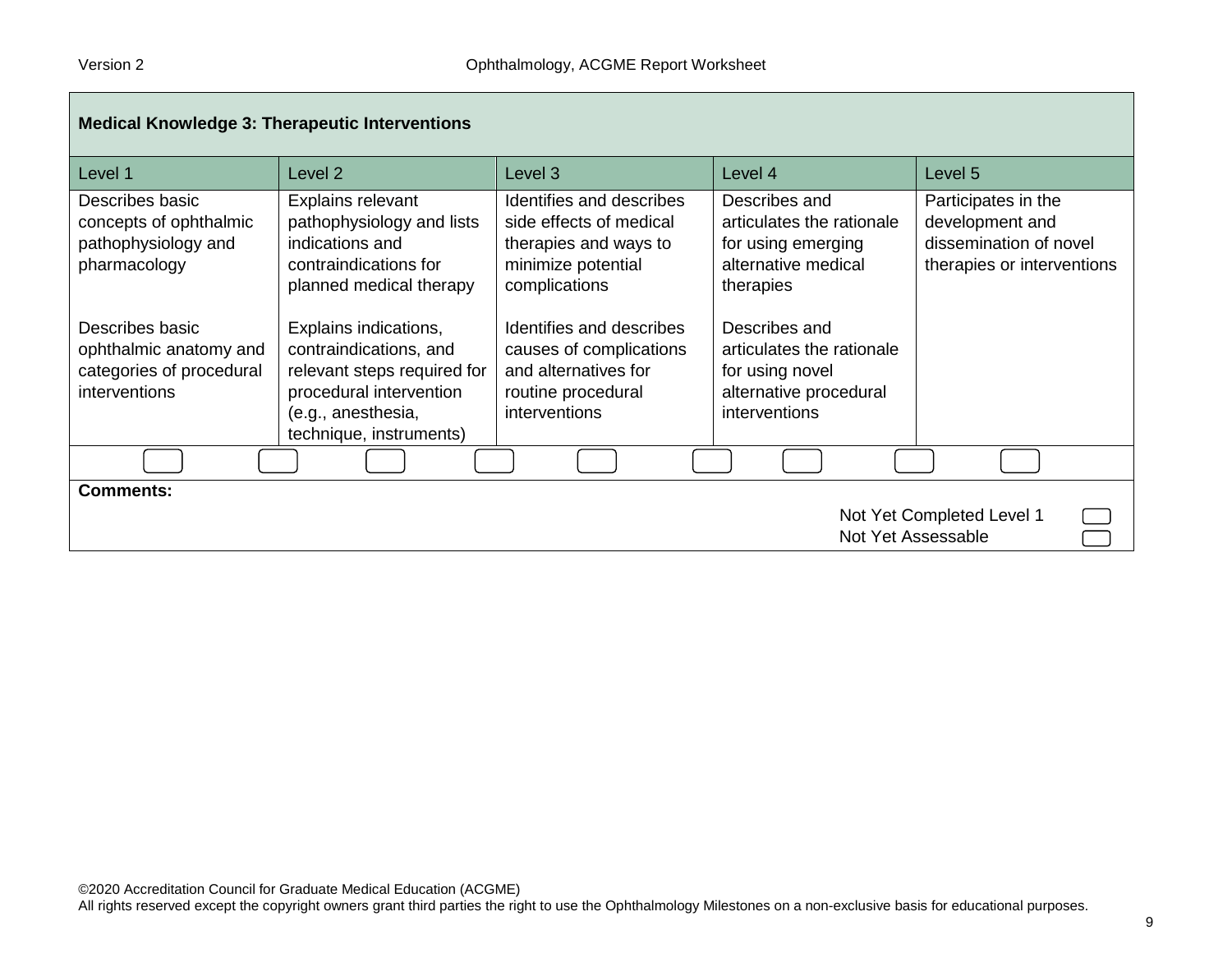| Systems-Based Practice 1: Patient Safety and Quality Improvement                          |                                                                                                                                     |                                                                                                             |                                                                                                                         |                                                                                                                       |
|-------------------------------------------------------------------------------------------|-------------------------------------------------------------------------------------------------------------------------------------|-------------------------------------------------------------------------------------------------------------|-------------------------------------------------------------------------------------------------------------------------|-----------------------------------------------------------------------------------------------------------------------|
| Level 1                                                                                   | Level 2                                                                                                                             | Level <sub>3</sub>                                                                                          | Level 4                                                                                                                 | Level <sub>5</sub>                                                                                                    |
| Demonstrates<br>knowledge of common<br>patient safety events                              | Identifies system factors<br>that lead to patient safety<br>events                                                                  | Participates in analysis of<br>patient safety events<br>(simulated or actual)                               | Conducts analysis of<br>patient safety events<br>and offers error<br>prevention strategies<br>(simulated or actual)     | Actively engages teams<br>and processes to modify<br>systems to prevent<br>patient safety events                      |
| Demonstrates<br>knowledge of how to<br>report patient safety<br>events                    | Reports patient safety<br>events through<br>institutional reporting<br>systems (simulated or<br>actual)                             | Participates in disclosure<br>of patient safety events to<br>patients and families<br>(simulated or actual) | Discloses patient safety<br>events to patients and<br>families (simulated or<br>actual)                                 | Role models or mentors<br>others in the disclosure of<br>patient safety events                                        |
| Demonstrates<br>knowledge of basic<br>quality improvement<br>methodologies and<br>metrics | Describes local quality<br>improvement initiatives<br>(e.g., eye protection for<br>high risk activities,<br>diabetic eye screening) | Participates in local<br>quality improvement<br>initiatives                                                 | Demonstrates the skills<br>required to identify,<br>develop, implement,<br>and analyze a quality<br>improvement project | Creates, implements, and<br>assesses quality<br>improvement initiatives at<br>the institutional or<br>community level |
|                                                                                           |                                                                                                                                     |                                                                                                             |                                                                                                                         |                                                                                                                       |
| <b>Comments:</b>                                                                          |                                                                                                                                     |                                                                                                             |                                                                                                                         | Not Yet Completed Level 1                                                                                             |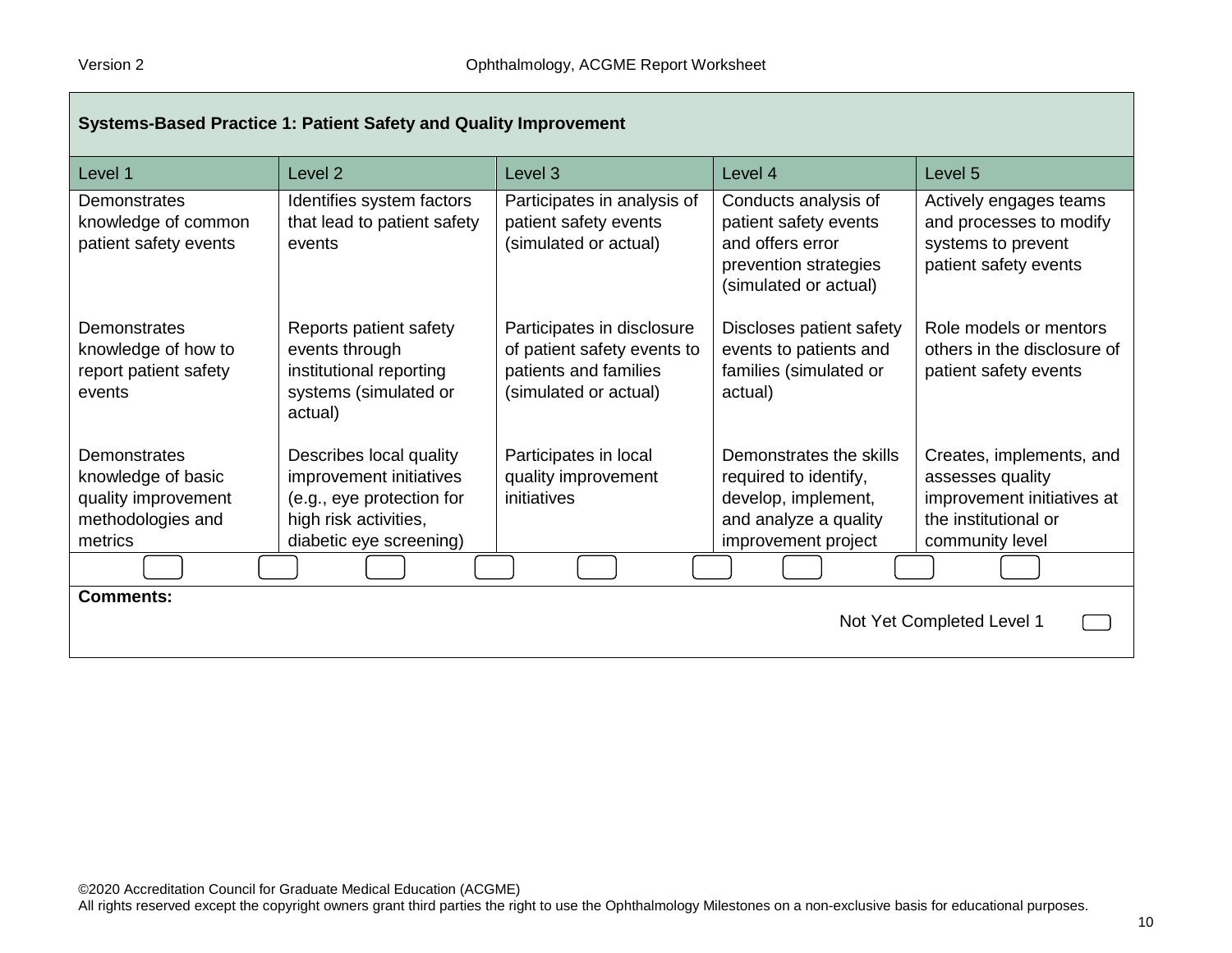| Systems-based Practice 2: System Navigation for Patient-Centered Care                                                   |                                                                                                                                    |                                                                                                                                         |                                                                                                                                                   |                                                                                                                                 |
|-------------------------------------------------------------------------------------------------------------------------|------------------------------------------------------------------------------------------------------------------------------------|-----------------------------------------------------------------------------------------------------------------------------------------|---------------------------------------------------------------------------------------------------------------------------------------------------|---------------------------------------------------------------------------------------------------------------------------------|
| Level 1                                                                                                                 | Level <sub>2</sub>                                                                                                                 | Level <sub>3</sub>                                                                                                                      | Level 4                                                                                                                                           | Level 5                                                                                                                         |
| Demonstrates<br>knowledge of care<br>coordination                                                                       | Coordinates care of<br>patients in routine clinical<br>situations effectively using<br>the roles of the<br>interprofessional teams | Coordinates care of<br>patients in complex<br>clinical situations<br>effectively using the roles<br>of their interprofessional<br>teams | Teaches effective<br>coordination of patient-<br>centered care among<br>different disciplines and<br>specialties to junior<br>members of the team | Analyzes the process of<br>care coordination and<br>leads in the design and<br>implementation of<br>improvements                |
| Identifies key elements<br>for safe and effective<br>transitions of care and<br>hand-offs                               | Performs safe and<br>effective transitions of<br>care/hand-offs in routine<br>clinical situations                                  | Performs safe and<br>effective transitions of<br>care/hand-offs in complex<br>clinical situations                                       | Advocates for safe and<br>effective transitions of<br>care/hand-offs within<br>and across health care<br>delivery systems                         | Improves quality of<br>transitions of care within<br>and across health care<br>delivery systems to<br>optimize patient outcomes |
| Demonstrates<br>knowledge of the role of<br>the physician in<br>addressing community<br>health needs and<br>disparities | Demonstrates knowledge<br>of local population and<br>community health needs<br>and disparities                                     | Identifies specific local<br>health needs and<br>disparities related to<br>ophthalmic care                                              | Uses local resources<br>effectively to meet the<br>needs of a patient<br>population and<br>community                                              | Participates in changing<br>and adapting practice to<br>provide for the needs of<br>specific populations                        |
|                                                                                                                         |                                                                                                                                    |                                                                                                                                         |                                                                                                                                                   |                                                                                                                                 |
| <b>Comments:</b><br>Not Yet Completed Level 1                                                                           |                                                                                                                                    |                                                                                                                                         |                                                                                                                                                   |                                                                                                                                 |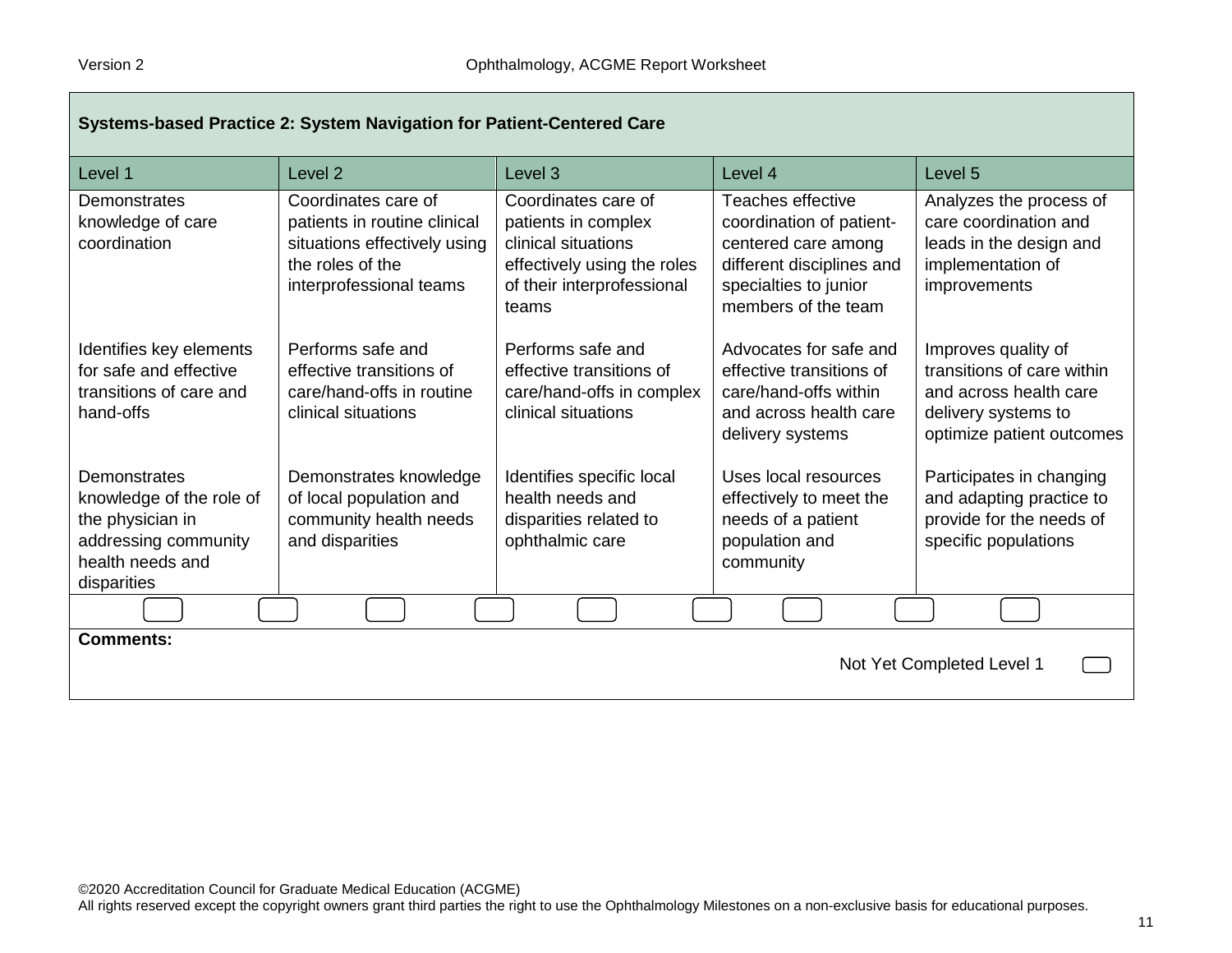| Systems-Based Practice 3: Physician Role in Health Care Systems                                                       |                                                                                                                             |                                                                                                                                        |                                                                                                                                                                                         |                                                                                                          |
|-----------------------------------------------------------------------------------------------------------------------|-----------------------------------------------------------------------------------------------------------------------------|----------------------------------------------------------------------------------------------------------------------------------------|-----------------------------------------------------------------------------------------------------------------------------------------------------------------------------------------|----------------------------------------------------------------------------------------------------------|
| Level 1                                                                                                               | Level <sub>2</sub>                                                                                                          | Level <sub>3</sub>                                                                                                                     | Level 4                                                                                                                                                                                 | Level 5                                                                                                  |
| Describes basic health<br>care systems and<br>access models (e.g.,<br>government, private,<br>public, uninsured care) | Describes how different<br>system types require the<br>physician to deliver care<br>effectively with available<br>resources | Optimizes patient care<br>given available resources                                                                                    | Advocates for patient<br>care needs beyond<br>patients' available<br>resources (e.g.,<br>community resources,<br>patient assistance<br>resources, telehealth)                           | Participates in health<br>policy advocacy activities                                                     |
| Demonstrates use of<br>electronic medical record                                                                      | Identifies the<br>documentation required<br>for billing and coding<br>compliance                                            | Describes knowledge<br>domains for effective<br>transition to practice (e.g.,<br>information technology,<br>legal, billing and coding) | Demonstrates<br>administrative<br>knowledge needed for<br>transition to practice<br>(e.g., contract<br>negotiations,<br>malpractice insurance,<br>government regulation,<br>compliance) | Analyzes individual<br>practice patterns and<br>professional requirements<br>in preparation for practice |
|                                                                                                                       |                                                                                                                             |                                                                                                                                        |                                                                                                                                                                                         |                                                                                                          |
| <b>Comments:</b><br>Not Yet Completed Level 1                                                                         |                                                                                                                             |                                                                                                                                        |                                                                                                                                                                                         |                                                                                                          |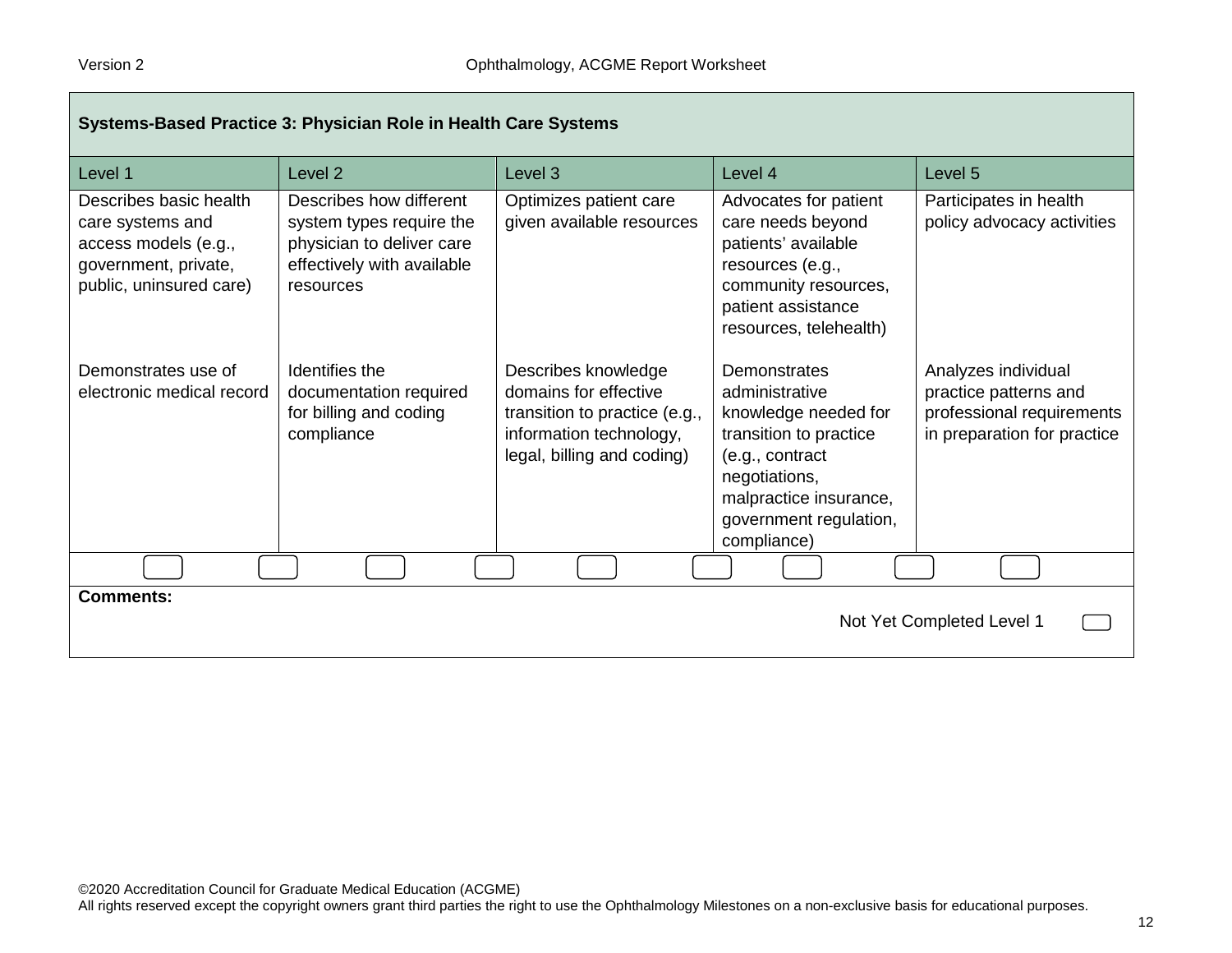| Practice-Based Learning and Improvement 1: Evidence-Based and Informed Practice                                                                                    |                                                                                                                             |                                                                                                                                  |                                                                                                                                                                        |                                                                                                                                                                    |  |
|--------------------------------------------------------------------------------------------------------------------------------------------------------------------|-----------------------------------------------------------------------------------------------------------------------------|----------------------------------------------------------------------------------------------------------------------------------|------------------------------------------------------------------------------------------------------------------------------------------------------------------------|--------------------------------------------------------------------------------------------------------------------------------------------------------------------|--|
| Level 1                                                                                                                                                            | Level 2                                                                                                                     | Level <sub>3</sub>                                                                                                               | Level 4                                                                                                                                                                | Level 5                                                                                                                                                            |  |
| Demonstrates how to<br>access and use available<br>evidence, and<br>incorporate patient<br>preferences and values<br>in order to take care of a<br>routine patient | Articulates clinical<br>questions and elicits<br>patient preferences and<br>values in order to guide<br>evidence-based care | Locates and applies the<br>best available evidence,<br>integrated with patient<br>preference, to the care of<br>complex patients | Critically appraises and<br>applies evidence even<br>in the face of<br>uncertainty and<br>conflicting evidence to<br>guide care, tailored to<br>the individual patient | Coaches others to<br>critically appraise and<br>apply evidence for<br>complex patients; and/or<br>participates in the<br>development of patient<br>care guidelines |  |
|                                                                                                                                                                    |                                                                                                                             |                                                                                                                                  |                                                                                                                                                                        |                                                                                                                                                                    |  |
| <b>Comments:</b><br>Not Yet Completed Level 1                                                                                                                      |                                                                                                                             |                                                                                                                                  |                                                                                                                                                                        |                                                                                                                                                                    |  |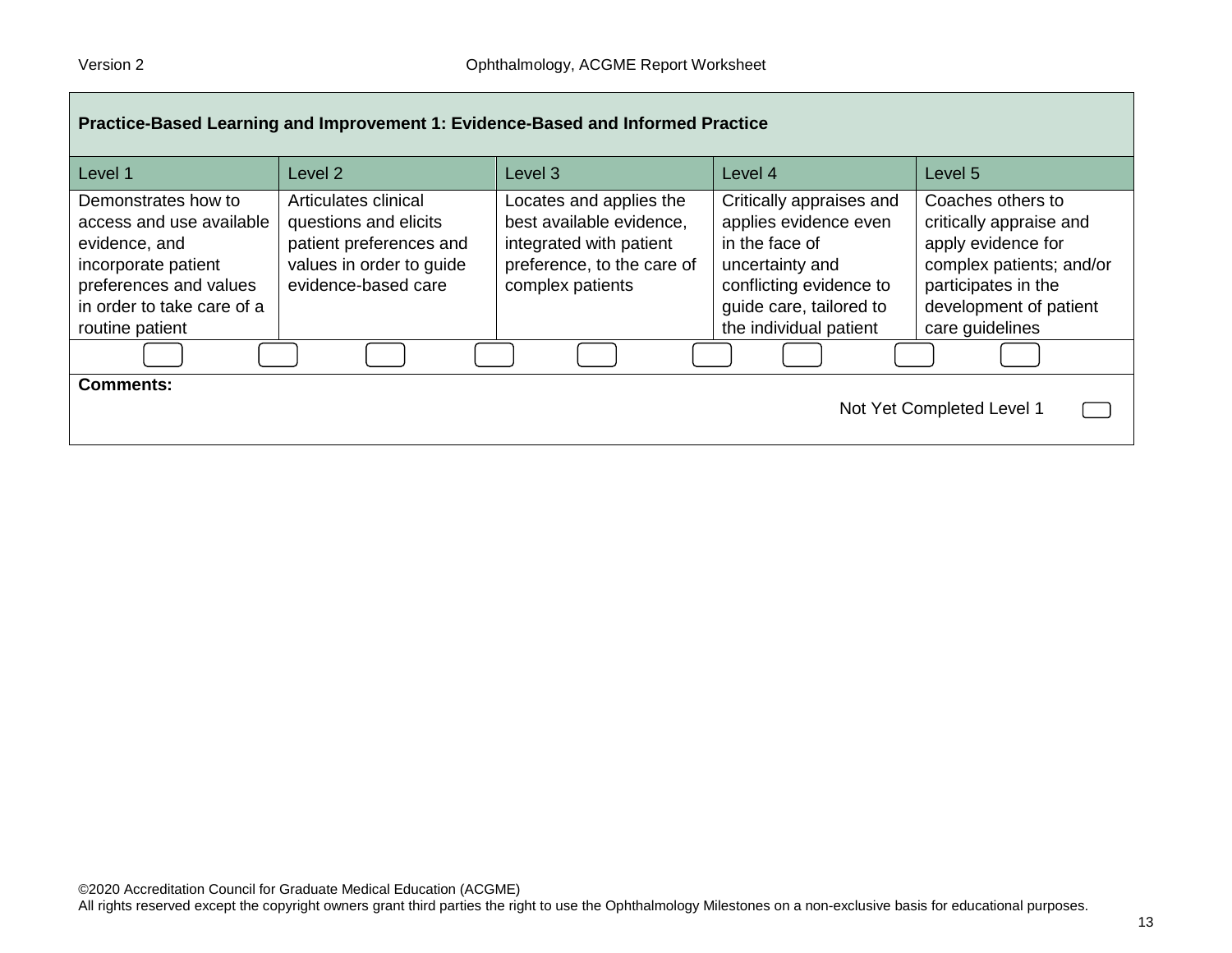| Practice-Based Learning and Improvement 2: Reflective Practice and Commitment to Personal Growth                                                  |                                                                                                                                                                        |                                                                                                                                            |                                                                                                                                      |                                                                         |
|---------------------------------------------------------------------------------------------------------------------------------------------------|------------------------------------------------------------------------------------------------------------------------------------------------------------------------|--------------------------------------------------------------------------------------------------------------------------------------------|--------------------------------------------------------------------------------------------------------------------------------------|-------------------------------------------------------------------------|
| Level 1                                                                                                                                           | Level <sub>2</sub>                                                                                                                                                     | Level 3                                                                                                                                    | Level 4                                                                                                                              | Level 5                                                                 |
| Accepts responsibility for<br>personal and<br>professional<br>development by<br>establishing goals;<br>actively seeks<br>opportunities to improve | Demonstrates openness<br>to performance data<br>(feedback and other<br>input) in order to inform<br>goals; designs and<br>implements a learning<br>plan, with guidance | Seeks performance data<br>and accepts it with<br>responsibility and<br>equipoise; demonstrates<br>implementation of a<br>learning plan     | Uses performance data<br>to measure the<br>effectiveness of the<br>learning plan and when<br>necessary, improves it                  | Facilitates the design and<br>implementing learning<br>plans for others |
| Identifies the factors<br>which contribute to<br>gap(s) between<br>expectations and actual<br>performance                                         | Analyzes and reflects on<br>the factors which<br>contribute to gap(s)<br>between expectations and<br>actual performance                                                | Analyzes, reflects on, and<br>institutes behavioral<br>change(s) to narrow the<br>gap(s) between<br>expectations and actual<br>performance | Challenges<br>assumptions and<br>considers alternatives in<br>narrowing the gap(s)<br>between expectations<br>and actual performance | Coaches others on<br>reflective practice                                |
|                                                                                                                                                   |                                                                                                                                                                        |                                                                                                                                            |                                                                                                                                      |                                                                         |
| <b>Comments:</b><br>Not Yet Completed Level 1                                                                                                     |                                                                                                                                                                        |                                                                                                                                            |                                                                                                                                      |                                                                         |

J.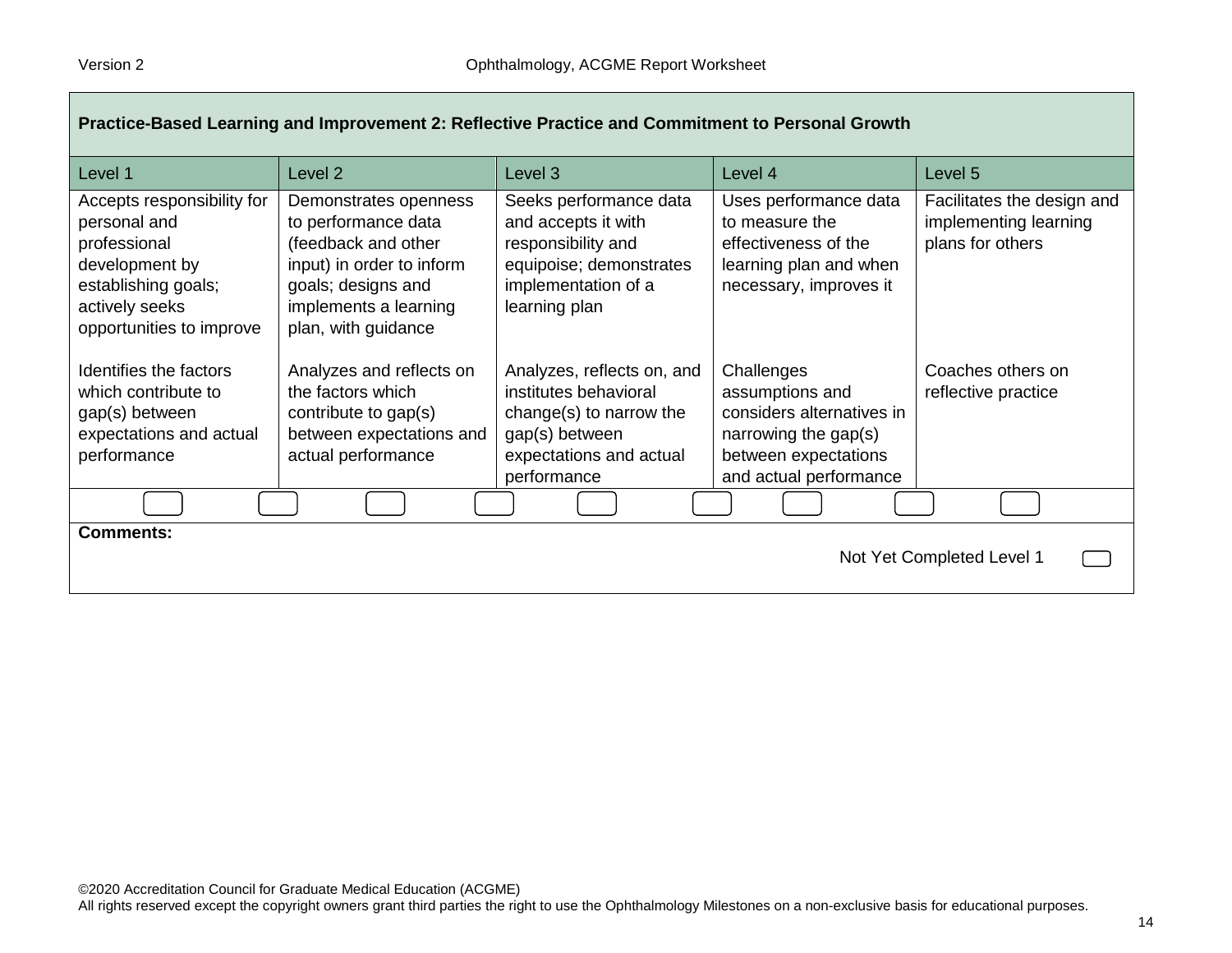| Professionalism 1: Professional Behavior and Ethical Principles                                                                                                                                                                                    |                                                                             |                                                                                            |                                                                                                                                                           |                                                                                                                                           |
|----------------------------------------------------------------------------------------------------------------------------------------------------------------------------------------------------------------------------------------------------|-----------------------------------------------------------------------------|--------------------------------------------------------------------------------------------|-----------------------------------------------------------------------------------------------------------------------------------------------------------|-------------------------------------------------------------------------------------------------------------------------------------------|
| Level 1                                                                                                                                                                                                                                            | Level <sub>2</sub>                                                          | Level 3                                                                                    | Level 4                                                                                                                                                   | Level 5                                                                                                                                   |
| Identifies and describes<br>potential triggers for<br>professionalism lapses                                                                                                                                                                       | Demonstrates insight into<br>professional behavior in<br>routine situations | Demonstrates<br>professional behavior in<br>complex or stressful<br>situations             | Recognizes situations<br>that may trigger<br>professionalism lapses<br>and intervenes to<br>prevent lapses in self<br>and others                          | Coaches others when<br>their behavior fails to<br>meet professional<br>expectations                                                       |
| Describes when and how<br>to appropriately report<br>professionalism lapses,<br>including strategies for<br>addressing common<br>barriers                                                                                                          | Takes responsibility for<br>own professionalism<br>lapses                   | Recognizes need to seek<br>help in managing and<br>resolving complex ethical<br>situations | Recognizes and uses<br>appropriate resources<br>for managing and<br>resolving ethical<br>dilemmas as needed<br>(e.g., ethics<br>consultations, literature | Identifies and seeks to<br>address system-level<br>factors that induce or<br>exacerbate ethical<br>problems or impede their<br>resolution |
| Demonstrates<br>knowledge of the ethical<br>principles underlying<br>informed consent,<br>surrogate decision<br>making, advance<br>directives, confidentiality,<br>error disclosure.<br>stewardship of limited<br>resources, and related<br>topics | Analyzes straightforward<br>situations using ethical<br>principles          | Analyzes complex<br>situations using ethical<br>principles                                 | review, risk<br>management/legal<br>consultation)                                                                                                         |                                                                                                                                           |
|                                                                                                                                                                                                                                                    |                                                                             |                                                                                            |                                                                                                                                                           |                                                                                                                                           |
| <b>Comments:</b><br>Not Yet Completed Level 1                                                                                                                                                                                                      |                                                                             |                                                                                            |                                                                                                                                                           |                                                                                                                                           |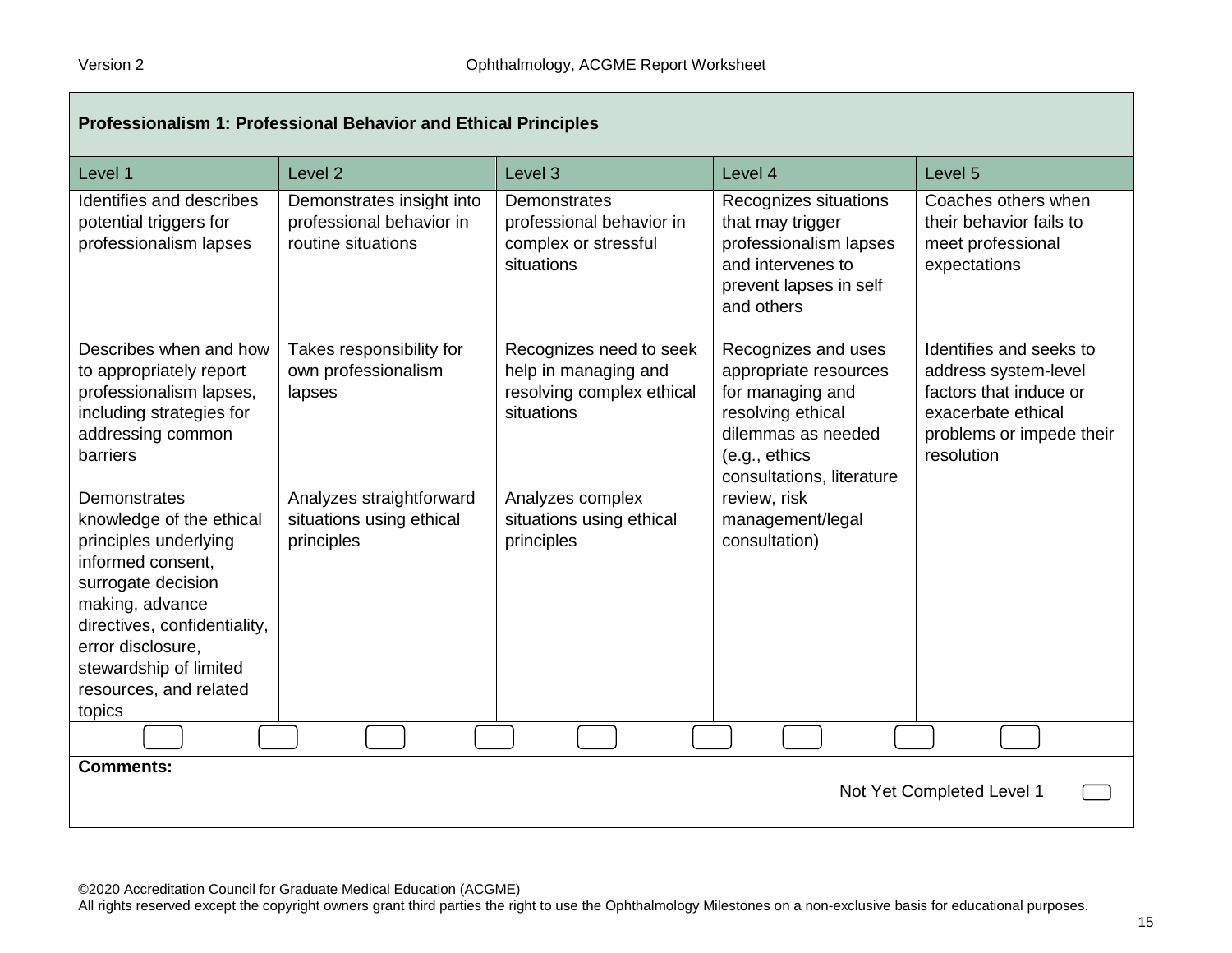| Professionalism 2: Accountability/Conscientiousness                                                                                                                                                                 |                                                                                                                         |                                                                                                                                                          |                                                                                                                             |                                                                                                                                                                     |
|---------------------------------------------------------------------------------------------------------------------------------------------------------------------------------------------------------------------|-------------------------------------------------------------------------------------------------------------------------|----------------------------------------------------------------------------------------------------------------------------------------------------------|-----------------------------------------------------------------------------------------------------------------------------|---------------------------------------------------------------------------------------------------------------------------------------------------------------------|
| Level 1                                                                                                                                                                                                             | Level 2                                                                                                                 | Level 3                                                                                                                                                  | Level 4                                                                                                                     | Level 5                                                                                                                                                             |
| Takes responsibility for<br>failure to complete tasks<br>and responsibilities,<br>identifies potential<br>contributing factors, and<br>describes strategies for<br>ensuring timely task<br>completion in the future | Performs tasks and<br>responsibilities in a timely<br>manner with attention to<br>detail in routine situations          | Performs tasks and<br>responsibilities in a timely<br>manner with attention to<br>detail in complex or<br>stressful situations                           | Recognizes situations<br>that may impact others'<br>ability to complete tasks<br>and responsibilities in a<br>timely manner | Takes ownership of<br>system outcomes,<br>attempts to implement<br>changes at a systems<br>level in order to advance<br>the goals of professional<br>accountability |
| Responds promptly to<br>requests or reminders to<br>complete tasks and<br>responsibilities                                                                                                                          | Recognizes situations<br>that may impact own<br>ability to complete tasks<br>and responsibilities in a<br>timely manner | Recognizes detrimental<br>consequences when<br>tasks and responsibilities<br>are not completed in a<br>timely manner (e.g., team<br>members, compliance) | Proactively implements<br>strategies to ensure that<br>the needs of patients,<br>teams, and systems are<br>met              |                                                                                                                                                                     |
|                                                                                                                                                                                                                     |                                                                                                                         |                                                                                                                                                          |                                                                                                                             |                                                                                                                                                                     |
| <b>Comments:</b><br>Not Yet Completed Level 1                                                                                                                                                                       |                                                                                                                         |                                                                                                                                                          |                                                                                                                             |                                                                                                                                                                     |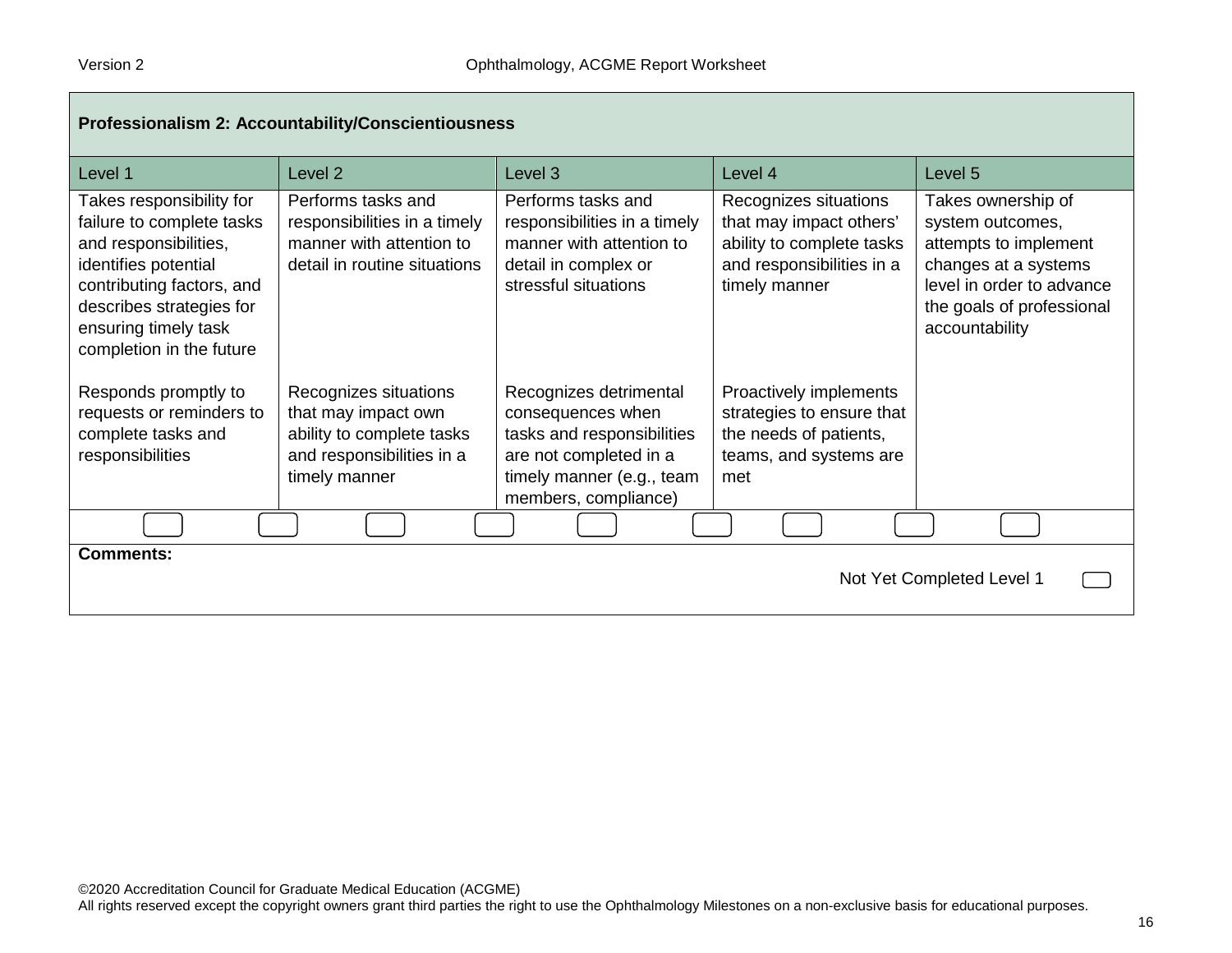| Professionalism 3: Self-Awareness and Help-Seeking                                                                                                                             |                                                                                                                                                                                                                                                  |                                                                                                                                                                                         |                                                                                                                                                                                       |                                                                                                                                 |  |
|--------------------------------------------------------------------------------------------------------------------------------------------------------------------------------|--------------------------------------------------------------------------------------------------------------------------------------------------------------------------------------------------------------------------------------------------|-----------------------------------------------------------------------------------------------------------------------------------------------------------------------------------------|---------------------------------------------------------------------------------------------------------------------------------------------------------------------------------------|---------------------------------------------------------------------------------------------------------------------------------|--|
| Level 1                                                                                                                                                                        | Level 2                                                                                                                                                                                                                                          | Level 3                                                                                                                                                                                 | Level 4                                                                                                                                                                               | Level 5                                                                                                                         |  |
| Recognizes status of<br>personal and<br>professional well-being,<br>with assistance<br>Recognizes limits in the<br>knowledge/skills of self<br>and/or team, with<br>assistance | Independently recognizes<br>status of personal and<br>professional well-being<br>Independently recognizes<br>limits in the knowledge/<br>skills of self and/or team;<br>demonstrates appropriate<br>help-seeking behaviors<br>for self or others | With assistance,<br>proposes a plan to<br>optimize personal and<br>professional well-being<br>With assistance,<br>proposes a plan to<br>improve knowledge/skills<br>of self and/or team | Independently develops<br>a plan to optimize<br>personal and<br>professional well-being<br>Independently develops<br>a plan to improve the<br>knowledge/skills of self<br>and/or team | Coaches others when<br>emotional responses or<br>limitations in<br>knowledge/skills do not<br>meet professional<br>expectations |  |
|                                                                                                                                                                                |                                                                                                                                                                                                                                                  |                                                                                                                                                                                         |                                                                                                                                                                                       |                                                                                                                                 |  |
| <b>Comments:</b><br>Not Yet Completed Level 1                                                                                                                                  |                                                                                                                                                                                                                                                  |                                                                                                                                                                                         |                                                                                                                                                                                       |                                                                                                                                 |  |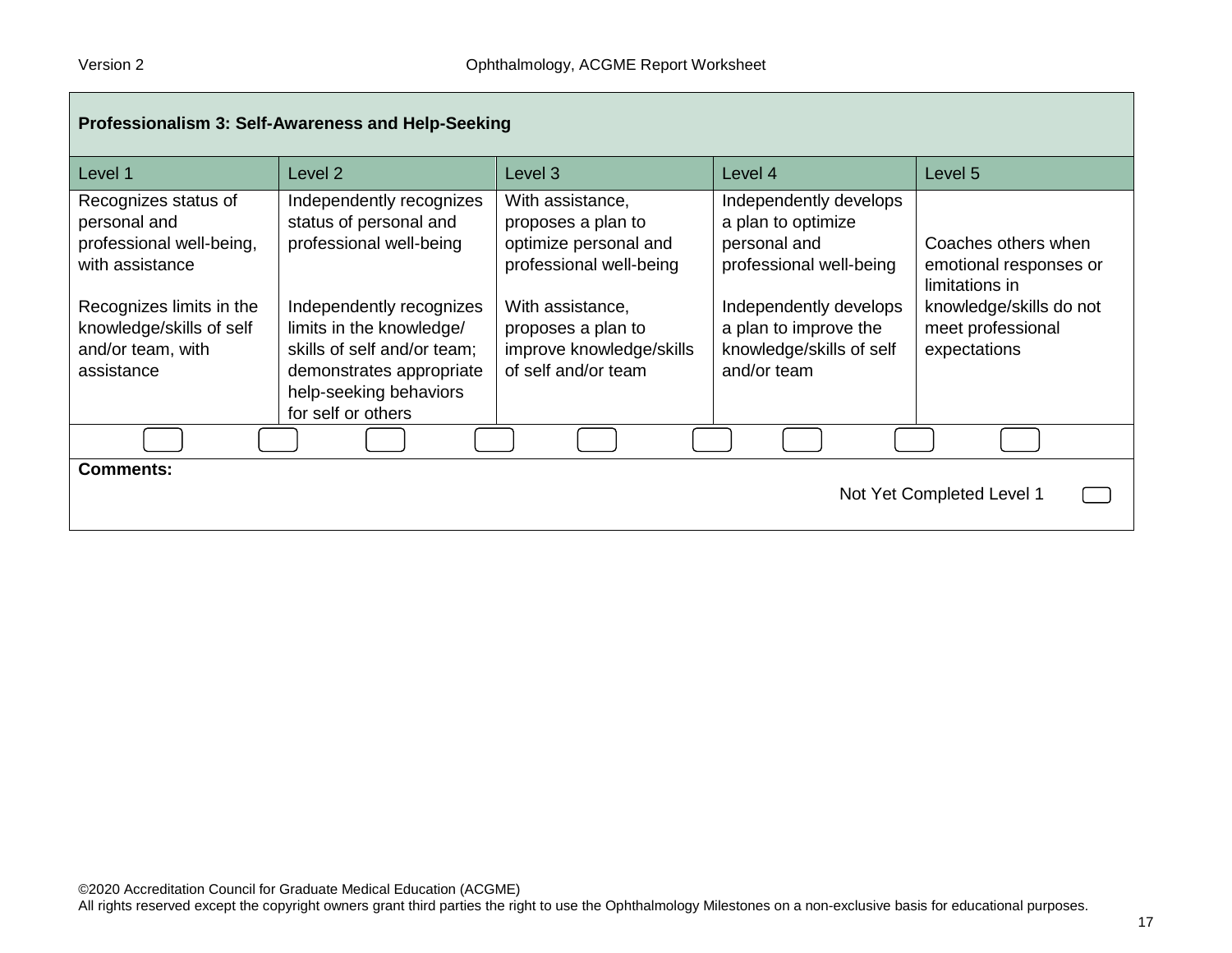| Interpersonal and Communication Skills 1: Patient and Family-Centered Communication                                                                                                               |                                                                                                                               |                                                                                                                |                                                                                                                                                 |                                                                                                                                                |
|---------------------------------------------------------------------------------------------------------------------------------------------------------------------------------------------------|-------------------------------------------------------------------------------------------------------------------------------|----------------------------------------------------------------------------------------------------------------|-------------------------------------------------------------------------------------------------------------------------------------------------|------------------------------------------------------------------------------------------------------------------------------------------------|
| Level 1                                                                                                                                                                                           | Level <sub>2</sub>                                                                                                            | Level 3                                                                                                        | Level 4                                                                                                                                         | Level 5                                                                                                                                        |
| Uses language and<br>nonverbal behavior to<br>demonstrate respect and<br>establish rapport                                                                                                        | Establishes a therapeutic<br>relationship in<br>straightforward<br>encounters using active<br>listening and clear<br>language | Establishes a therapeutic<br>relationship<br>in challenging patient<br>encounters (e.g., breaking<br>bad news) | Easily establishes<br>therapeutic<br>relationships, with<br>attention to<br>patient/family concerns<br>and context, regardless<br>of complexity | Mentors others in<br>situational awareness and<br>critical self-reflection to<br>consistently develop<br>positive therapeutic<br>relationships |
| Identifies barriers to<br>effective communication<br>(e.g., health literacy,<br>language, disability,<br>cultural) while accurately<br>communicating own role<br>within the health care<br>system | Addresses barriers to<br>effective communication                                                                              | When prompted, reflects<br>on personal biases while<br>attempting to minimize<br>communication barriers        | Role models self-<br>awareness to minimize<br>communication barriers                                                                            |                                                                                                                                                |
|                                                                                                                                                                                                   |                                                                                                                               |                                                                                                                |                                                                                                                                                 |                                                                                                                                                |
| <b>Comments:</b><br>Not Yet Completed Level 1                                                                                                                                                     |                                                                                                                               |                                                                                                                |                                                                                                                                                 |                                                                                                                                                |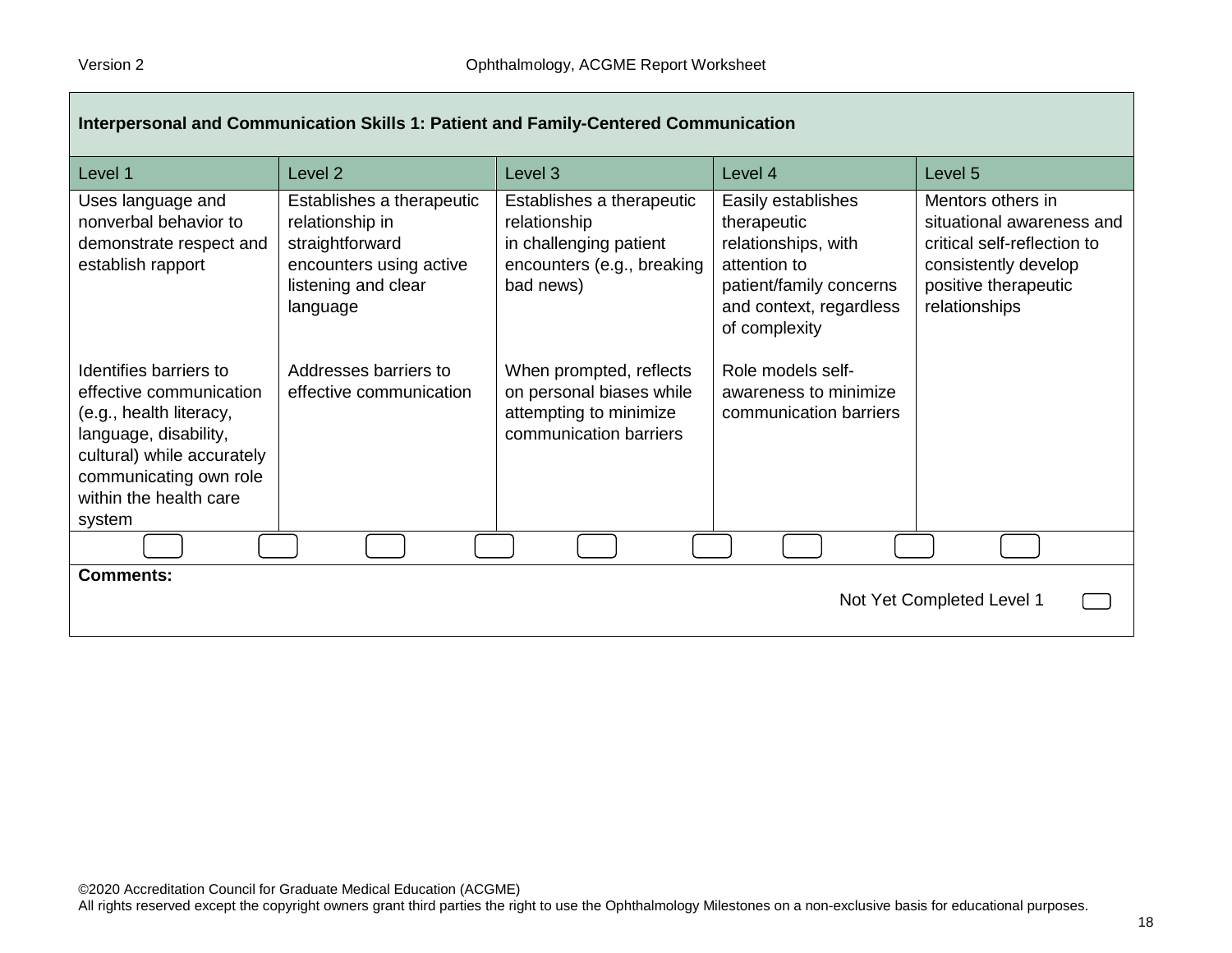| Interpersonal and Communication Skills 2: Interprofessional and Team Communication                                        |                                                                                                              |                                                                          |                                                                                                                                                    |                                                                                    |
|---------------------------------------------------------------------------------------------------------------------------|--------------------------------------------------------------------------------------------------------------|--------------------------------------------------------------------------|----------------------------------------------------------------------------------------------------------------------------------------------------|------------------------------------------------------------------------------------|
| Level 1                                                                                                                   | Level 2                                                                                                      | Level 3                                                                  | Level 4                                                                                                                                            | Level 5                                                                            |
| Uses language that<br>values all members of<br>the health care team                                                       | Communicates<br>information effectively<br>and uses active listening<br>with all health care team<br>members | Communicates concerns<br>to the team and learners                        | Role models flexible<br>communication<br>strategies that value<br>input from all health<br>care team members,<br>resolving conflict when<br>needed |                                                                                    |
| Accepts feedback on<br>performance from all<br>members of the health<br>care team (e.g., nurses,<br>staff members, peers) | Solicits feedback on<br>performance as a<br>member of the health<br>care team                                | Provides feedback and<br>constructive criticism to<br>peers and learners | Provides feedback and<br>constructive criticism to<br>superiors                                                                                    | Facilitates regular health<br>care team-based<br>feedback in complex<br>situations |
|                                                                                                                           |                                                                                                              |                                                                          |                                                                                                                                                    |                                                                                    |
| <b>Comments:</b><br>Not Yet Completed Level 1                                                                             |                                                                                                              |                                                                          |                                                                                                                                                    |                                                                                    |